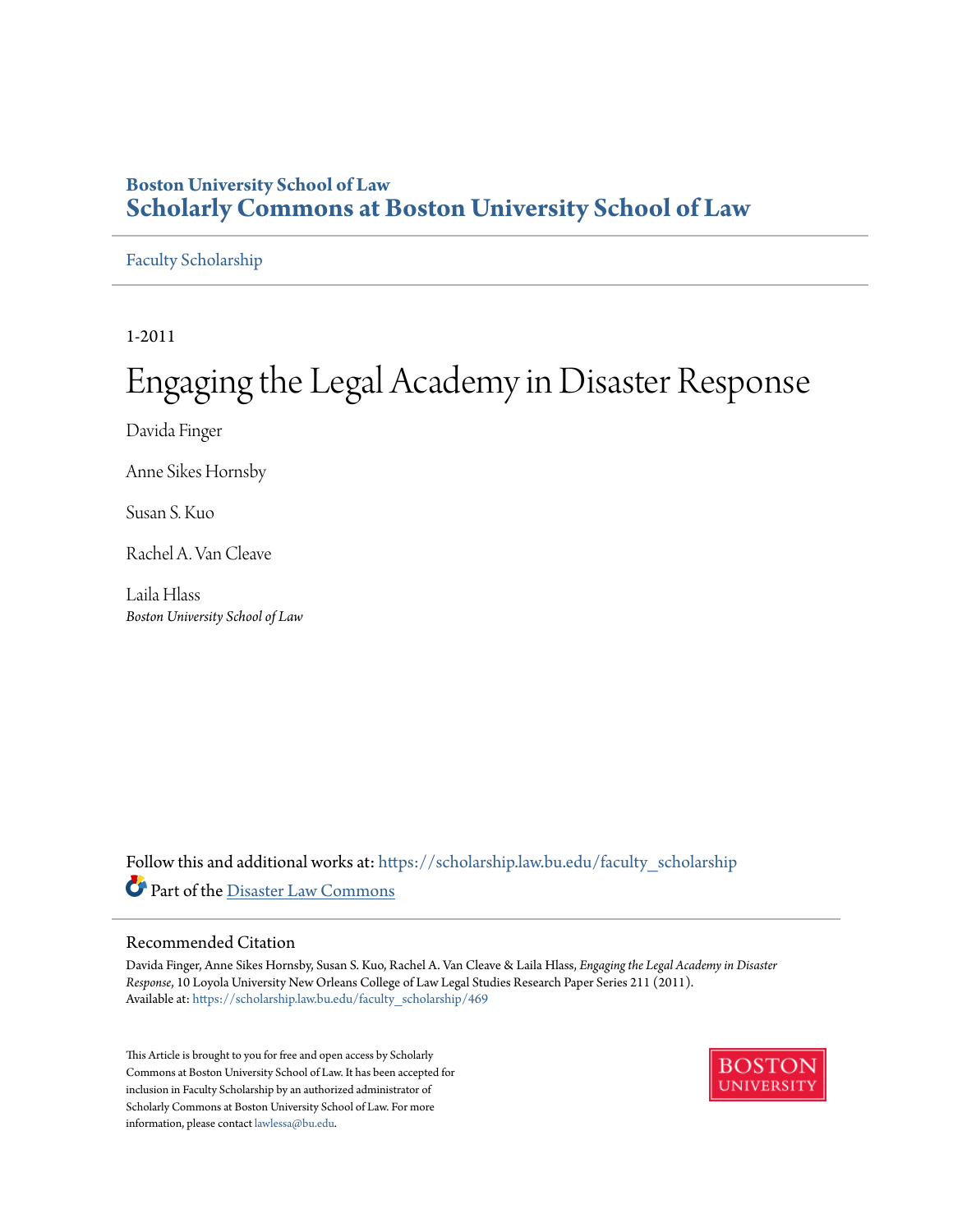

## **LEGAL STUDIES RESEARCH PAPER SERIES**

## **PAPER NUMBER 2012-10**

# **Engaging the Legal Academy in Disaster Response**

**Davida Finger, Assistant Clinic Professor (Co-author, with Laila Hlass, Anne S. Hornsby, Susan S. Kuo, and Rachel A. Van Cleave)**

**10 Seattle J. for Soc. Just. 211 (2011)**

**This paper can be freely downloaded from the Social Science Research Network at: http://ssrn.com/abstract=2040890**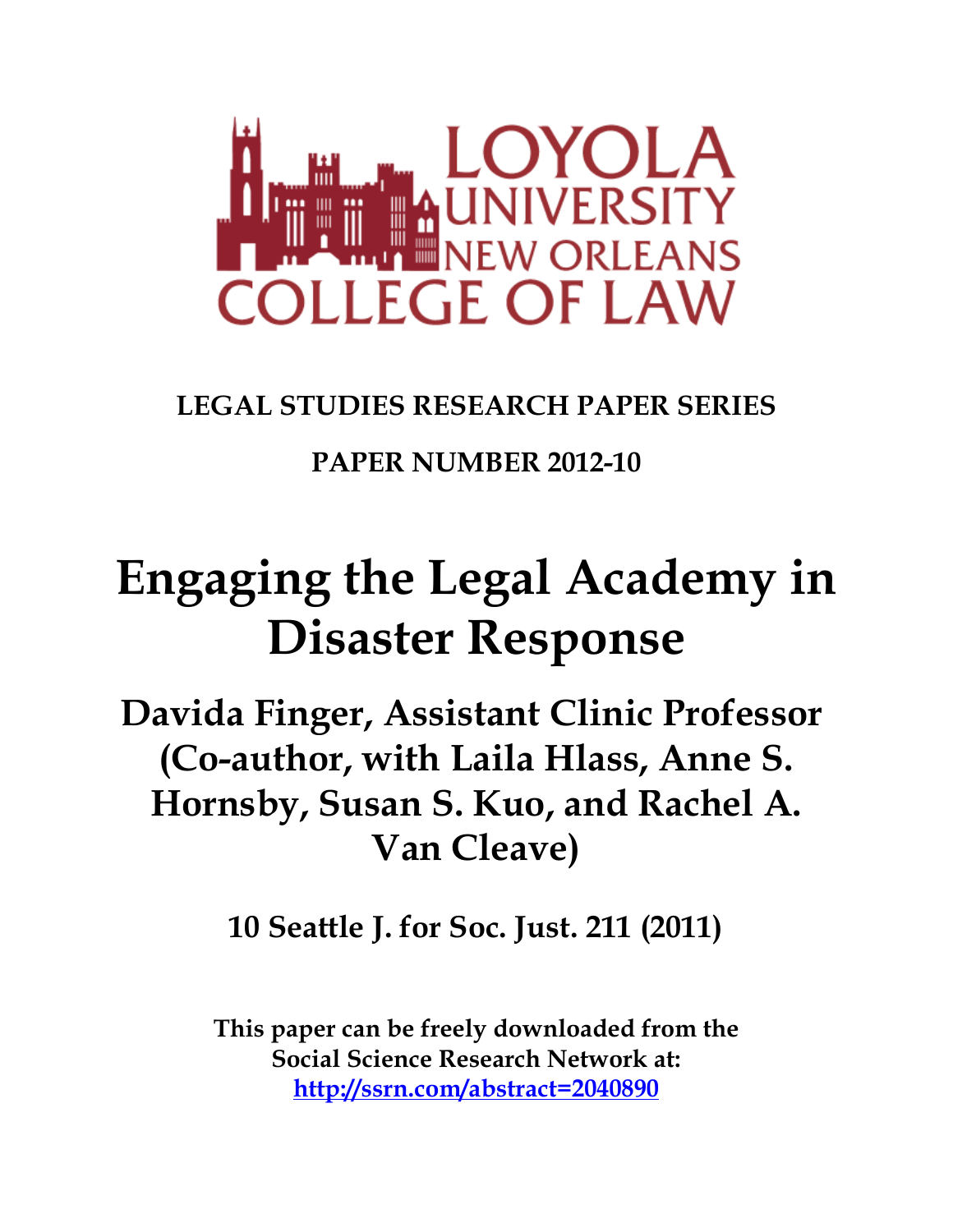### **Engaging the Legal Academy in Disaster Response**

Davida Finger Laila Hlass\*\* Anne S. Hornsby Susan S. Kuo Rachel A. Van Cleave

#### I. INTRODUCTION

 $\overline{a}$ 

More than six years ago, volunteer lawyers, law students, and law faculty from the Gulf Coast and around the country provided assistance to communities devastated by Hurricanes Katrina and Rita and the systemic failures of their own government. The volunteers provided much-needed support at a time when existing legal institutions were completely overwhelmed. Through their participation, the law students learned important firsthand lessons about the lack of equality in society, the possibility of redress through law, and the limitations of law.<sup>1</sup>

 Assistant Clinical Professor, Loyola University New Orleans College of Law, Community Justice Clinic.

 Staff Attorney and Equal Justice Works Fellow, Loyola University New Orleans College of Law, Immigration Clinic.<br>\*\*\* Associate Dean for Clinical Programs, Civil Law Clinic Director, University of

Alabama School of Law.

<sup>\*\*\*\*</sup> Visiting Associate Professor, University of Alabama School of Law; Associate Professor of Law, University of South Carolina School of Law.

<sup>\*\*\*\*\*</sup> Professor of Law and Associate Dean for Academic Affairs, Golden Gate University School of Law.

<sup>&</sup>lt;sup>1</sup> See generally Austin Sarat & Javier Lezaun, *Introduction: The Challenge of Catastrophe in Law and Politics* to CATASTROPHE: LAW, POLITICS, AND THE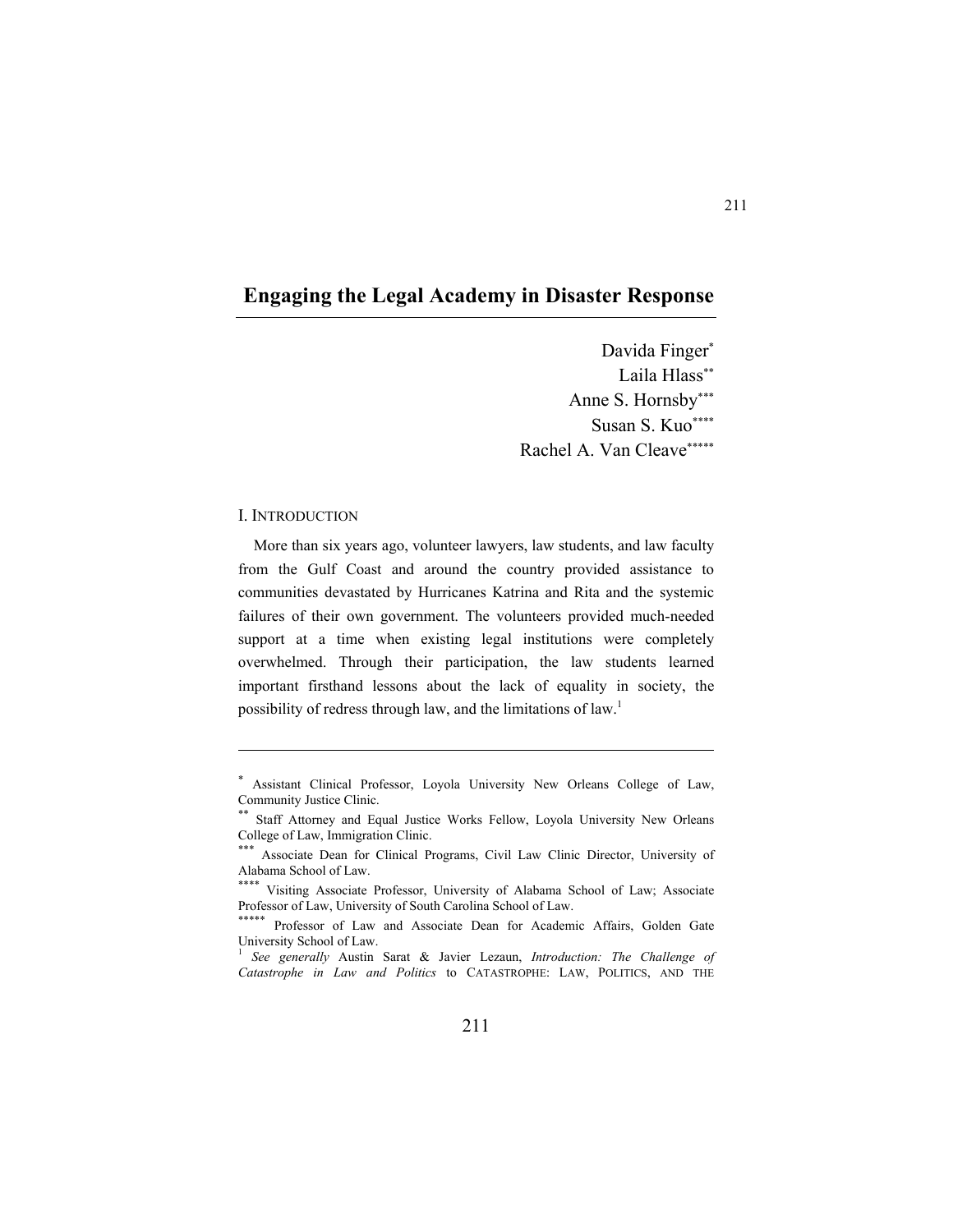Disasters present challenges and opportunities for law schools and other academic institutions with social justice missions because they expose poverty, racism, and inequality.<sup>2</sup> Whether the disaster is a flood, hurricane, fire, tornado, or riot, preexisting social inequality and vulnerability will affect how severe and how lasting the damage will be. Accordingly, the study of disasters can serve as a lens for a broader inquiry into social injustice, an inquiry that the legal academy is obliged to make as part of its educational mission. In particular, as the most recent Carnegie Report observes, law schools have room to improve in providing more direct experiential learning that incorporates an ethical framework for legal practice.<sup>3</sup> Disasters can offer a useful context for the type of dynamic, social justice-oriented learning advocated by the Carnegie Report.<sup>4</sup>

This article focuses upon three models of law school engagement-a disaster law clinic, a course on disaster law, and a student-led initiative featuring non-credit, pro bono placements. Each model offers a conceptual approach for integrating community-based, justice-oriented initiatives into academic and clinical teaching. Diverse in method, the models discussed here provided assistance to those most affected by pre- and post-Katrina failures and offered rich learning opportunities for students. Taken as

LEGAL EDUCATION REFORM

HUMANITARIAN IMPULSE 3 (Austin Sarat & Javier Lezaun eds., Univ. of Mass. Press 2009) [hereinafter Sarat & Lezaun] ("[D]isasters . . . make the plight of vulnerable and underprivileged groups strikingly visible, by manifesting inequality in the rawest, most unadulterated way.").<br> $\frac{2}{\pi}$  See Fig. Change L a

*See* Jim Chen*, Law Among the Ruins*, *in* LAW AND RECOVERY FROM DISASTER: HURRICANE KATRINA 4 (Robin Paul Malloy ed., 2009) ("[D]ifferences in living conditions, wealth, and political power . . . the poorest, often black, victims of Katrina [were particularly] susceptible to disproportionate loss during the storm." Recovery for these individuals is made more difficult because " $[m]$ aterial resources available . . . in more affluent communities may simply not exist in poorer communities.").

WILLIAM M. SULLIVAN ET AL., EDUCATING LAWYERS: PREPARATION FOR THE PROFESSION OF LAW 25 (2007).

Indeed, to turn away from the needs of communities after disaster would model the opposite trait: an indifference to the needs of the vulnerable.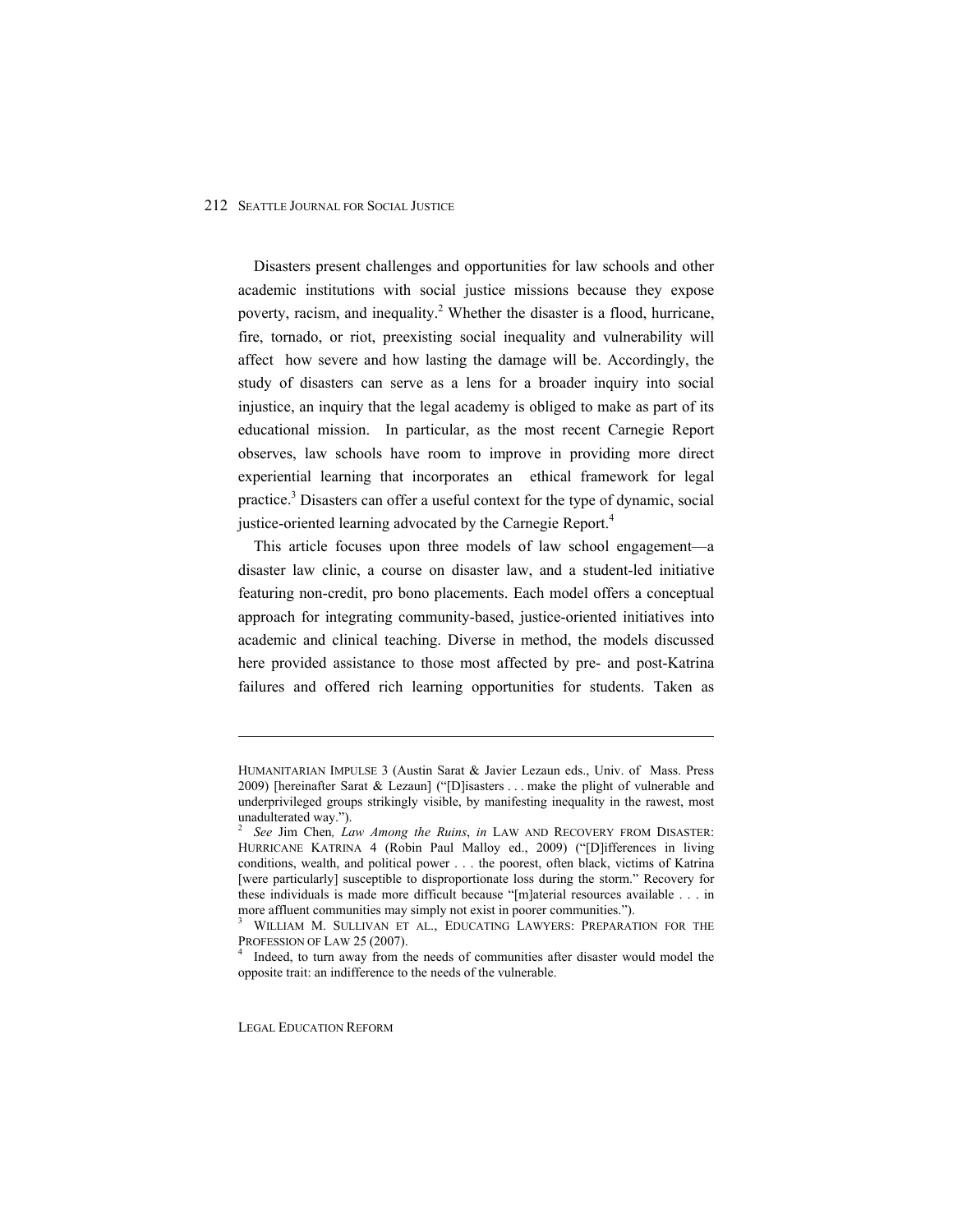templates for a more permanent model of engagement in the area of postdisaster law and social justice, these models demonstrate that the legal academy can meet its service obligation to the community while training lawyers to better appreciate the central tenets of their calling: to seek justice and to serve others.<sup>5</sup>

These three models do not exhaust the ways in which the academy might collaborate with public interest law offices, local bar associations, or other advocates to assist in disaster recovery efforts. For instance, Susan Waysdorf and Laurie Morin created a "service-learning model," which combines coursework and a spring break service week grounded in the pedagogy of teaching social justice in the context of "disorienting" moments."<sup>6</sup> In the aftermath of the devastating January 12, 2010, earthquake in Haiti, JoNel Newman and Melissa Gibson Swain developed a service delivery addition to their clinic at the University of Miami, which completed 150 temporary protected status applications (many with fee waivers) for Haitians living in the United States.<sup>7</sup> This project reinforced the important role that lawyers and law students have as first responders in addressing the aftereffects of a disaster.<sup>8</sup>

In Part II, Professor Davida Finger describes her work with the Katrina Clinic at Loyola University New Orleans College of Law. Created in the wake of the 2005 hurricanes, the clinic provided an avenue for student

<sup>5</sup> <sup>5</sup> See Sarat & Lezaun, *supra* note 1.

Laurie Morin & Susan Waysdorf, The Service-Learning Model in the Law School Curriculum: Expanding Opportunities for the Ethical-Social Apprenticeship 27, 28 (unpublished manuscript) (on file at http://www.nyls.edu/user\_files/1/3/4/15/1009/THE\_SERVICE\_LEARNING\_MODEL\_I N\_THE\_LAW\_SCHOOL\_CURRICULUM0901101.pdf) (citing Fran Quigley, *Seizing the Disorienting Moment: Adult Learning Theory and the Teaching of Social Justice in Law School Clinics,* 2 CLINICAL L. REV. 37, 38-46 (1995)).

JoNel Newman & Melissa Swain, *Helping Haiti in the Wake of Disaster: Law Students as First Responders* 37 (Univ. of Miami Legal Studies Research Paper No. 2011-02, Feb. 1, 2011), *available at* http://ssrn.com/abstract=1753103. 8

*Id.* at 47–48.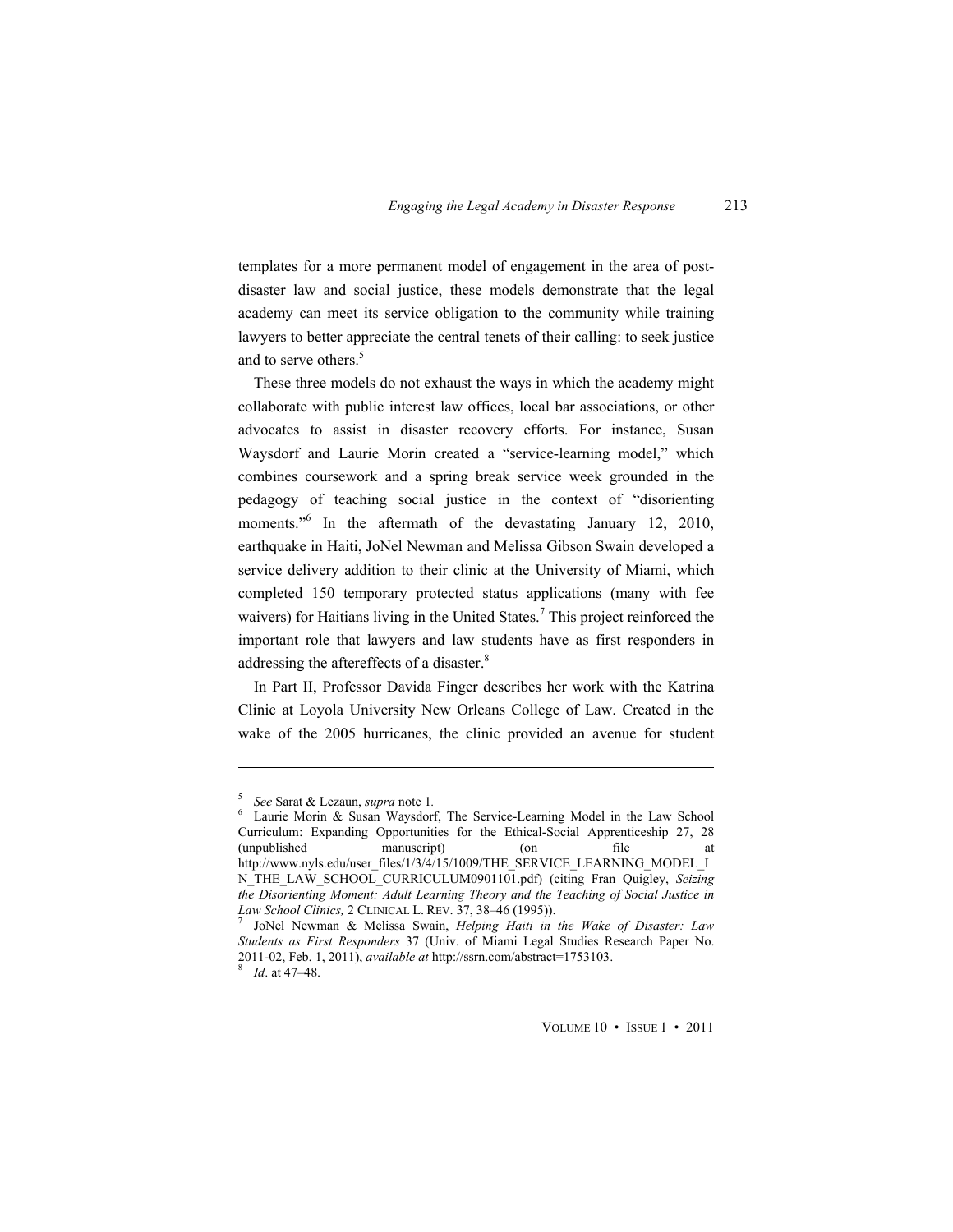volunteers from around the country to assist individuals with hurricanerelated civil legal issues. In Part III, Law Clinic Staff Attorney Laila Hlass recounts her experience as a cofounder of the Student Hurricane Network, a national network of law students that recruited and placed an estimated 5,500 law students in pro bono positions in hurricane-affected regions along the Gulf Coast. In Part IV, Professor and Associate Dean Rachel Van Cleave describes her Katrina and Disaster Law Seminar at Golden Gate University School of Law, which matched students with Gulf Coast advocates seeking research support for their work. In Part V, Associate Dean Anne Hornsby demonstrates the ongoing relevance of the models of engagement described in this article, chronicling her efforts in spearheading the creation of a legal assistance project through the law clinic at the University of Alabama School of Law, to address the needs of Tuscaloosa residents after a devastating tornado traveled through the city in April 2011.

#### II. THE KATRINA CLINIC

One major curricular change at Loyola University New Orleans College of Law following the 2005 Gulf Coast hurricanes was the creation of the Katrina Clinic. The Katrina Clinic serves as one example of a post-disaster clinical model. In the legal academy, law school clinics are in a particularly good position to provide post-disaster legal services to vulnerable people who have the hardest time recovering from disaster.

Law clinics have a duty to "respond to the legal services needs of the communities in which they operate."<sup>9</sup> In addition, law clinics are likely to have significant experience lawyering for particularly vulnerable individuals and communities, which usually have the greatest difficulty with disaster recovery.

LEGAL EDUCATION REFORM

<sup>&</sup>lt;sup>9</sup> ROY STUCKEY, BEST PRACTICES FOR LEGAL EDUCATION: A VISION AND A ROAD MAP 197 (Clinical Legal Educ. Ass'n 2007), *available at* http://clea.memberlodge.org/Resources/Documents/best\_practices-05.pdf.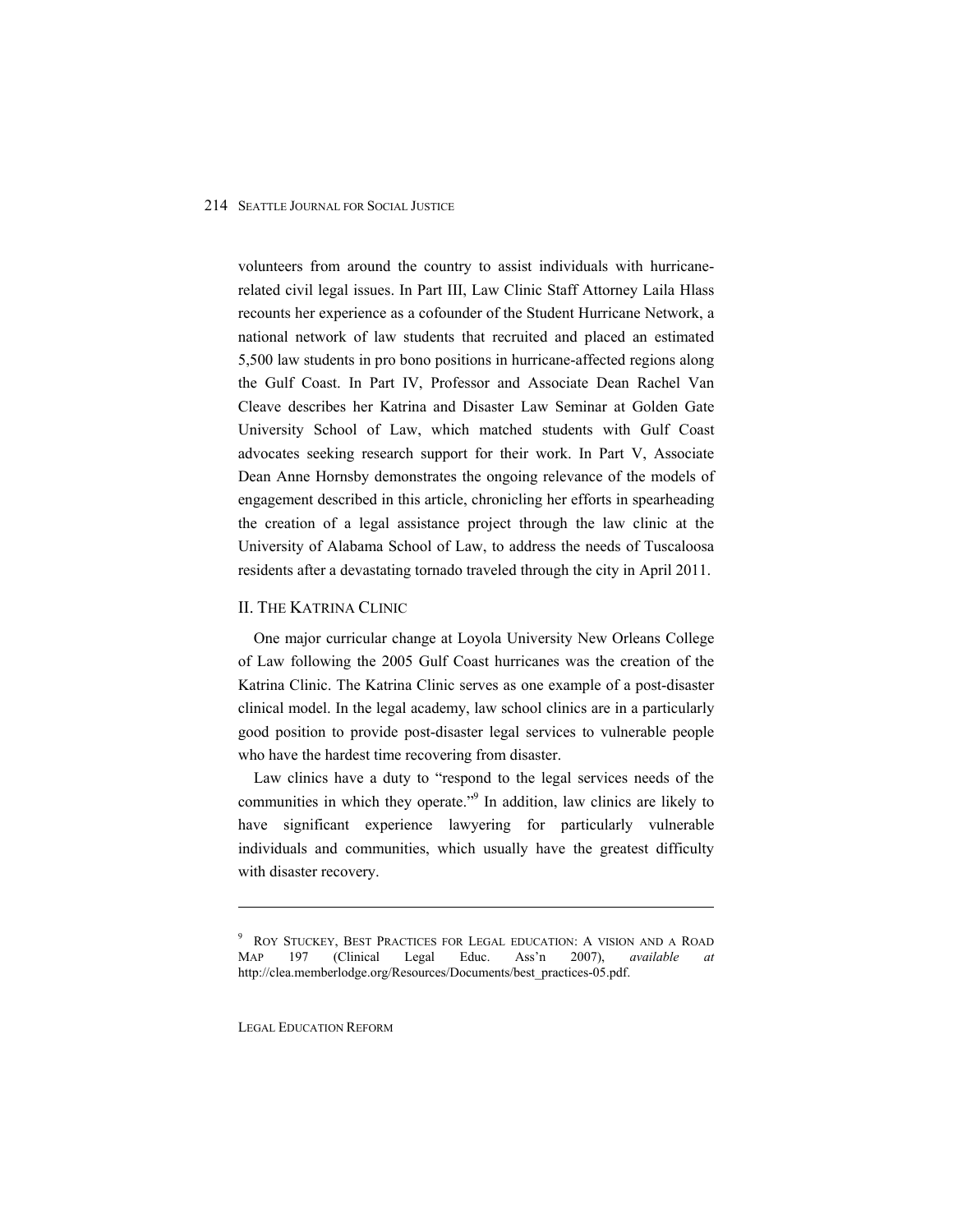The Katrina Clinic originated in the fall of 2005, when the entire Loyola University New Orleans College of Law was displaced to Houston, Texas; the University of Houston Law Center hosted the law clinic while Loyola was displaced. Law clinic students and faculty, in association with Lone Star Legal Aid and the University of Houston, worked in Disaster Relief Centers to assist those displaced by Hurricane Katrina who had temporarily settled in Houston. Loyola students and clinical faculty, with support from the administration, provided critical legal and informational resources, especially for low-income individuals served by the law clinic. Bill Quigley, the law clinic director, explained that, after "discovering that over 100,000 people from New Orleans were relocated . . . to Houston, we switched from a litigation driven clinic . . . to a Katrina Legal Advice Clinic. Our themes . . . have been flexibility, creativity, solidarity, and patience. . . . We will carry the concerns of our clients and neighbors for the rest of our lives."<sup>10</sup> The goal, in the words of Professor Cheryl Buchert, "was to involve the entire law school and train non-clinical law students to be part of a Katrina Team to enable us to continue our relief efforts for years to come."<sup>11</sup> While in Houston, law students assisted over a thousand people in face-to-face meetings or phone interviews at one of the Houston hotline centers.

The law school returned to its New Orleans campus in spring of 2006. For the next three years, the Katrina Clinic operated from the Loyola University New Orleans College of Law as a part of the law clinic.<sup>12</sup> The

<sup>&</sup>lt;sup>10</sup> William P. Quigley, *Clinic in the Aftermath of Hurricane Katrina*, 1 JUST. J. LOYOLA L. CLINIC 1 (Fall 2005).

Letter from Cheryl Buchert, Clinical Professor, Loyola Univ. New Orleans Coll. of Law to Davida Finger, Assistant Clinical Professor, Loyola Univ. New Orleans Coll. of Law (Oct. 3, 2011) (on file with author Davida Finger).<br><sup>12</sup> In April 2006, a recent Loyola New Orleans law school graduate, Bradley Black, was

hired to work with the Katrina clinic. A second attorney, Davida Finger, began in January 2007. The Loyla law clinic is known as the Stuart H. Smith Law Clinic and Center for Social Justice.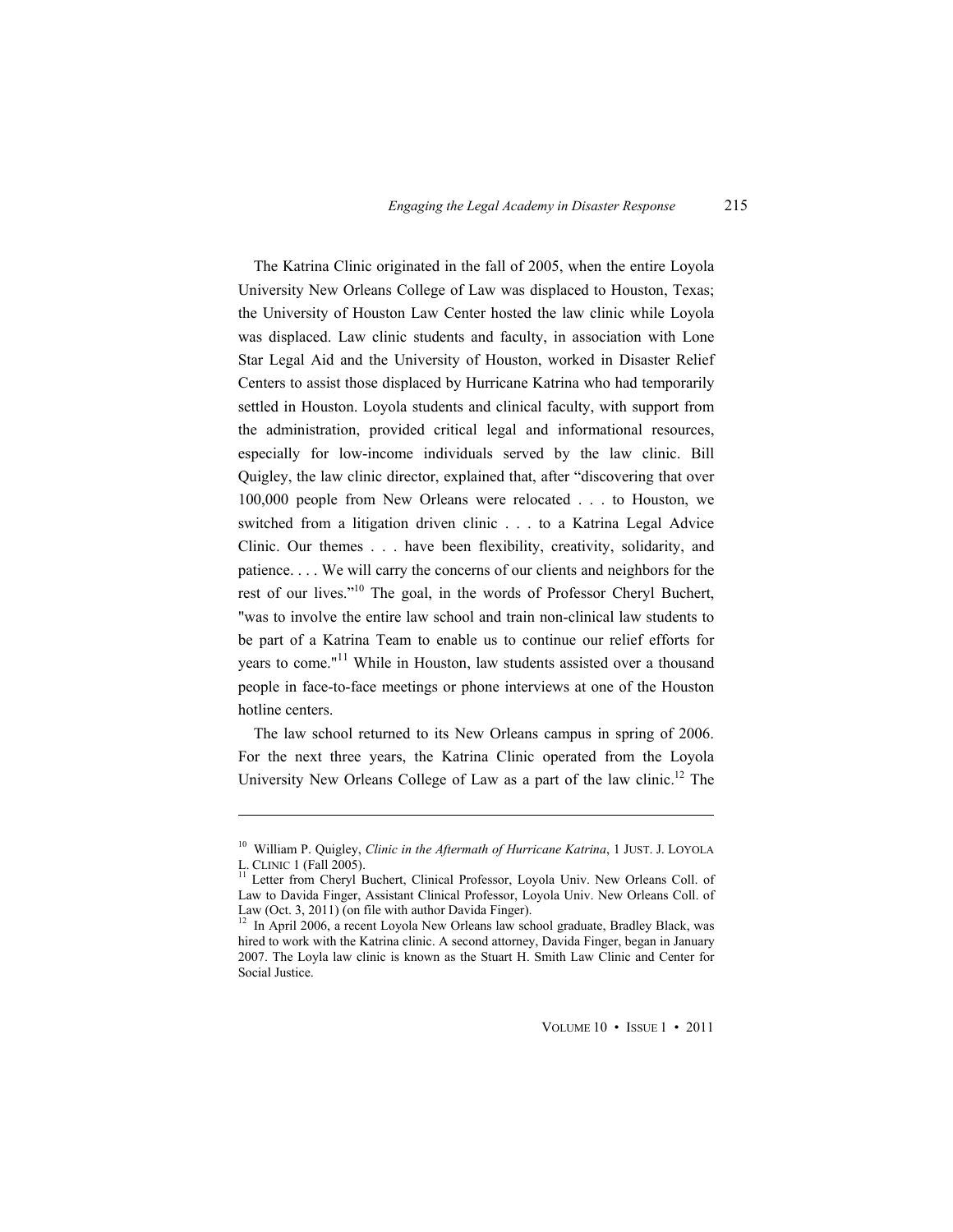Katrina Clinic's mission was to provide information, communicate on behalf of, and give legal assistance to individuals on hurricane-related legal civil issues. Over the years that the Katrina Clinic operated at Loyola, law students handled hundreds of individual cases with faculty supervision. The law students also worked on various aspects of class action and impact litigation on post-disaster issues for low-income people. Law students were able to engage with displaced residents, hear their stories, document barriers and hardships, and lay the groundwork for advocacy and litigation.

Loyola law students had the option to use time spent volunteering with the Katrina Clinic to fulfill the law school's pro bono or skills-credit requirements, and some used the opportunity to complete independent study projects. Even as local students coped with their own post-disaster challenges, they were able to volunteer for long periods of time. Indeed, dozens of Loyola students volunteered with the Katrina Clinic for multiple semesters during law school, allowing local students to build relationships with their clients. Local students' participation in large numbers helped to sustain the Katrina Clinic over time.

The Katrina Clinic bolstered its capacity by serving as a volunteer placement site for hundreds of visiting law students from around the country. Some took advantage of the opportunity to satisfy academic requirements at their home law schools.<sup>13</sup> Visiting law students typically participated for single week periods over various school breaks, with some students returning for multiple visits. The Katrina Clinic coordinated closely with the Student Hurricane Network (SHN) to provide opportunities for volunteer placement and hosted orientations for visiting SHN law students.<sup>14</sup> Over the relatively short period of time that most non-local

 $\overline{a}$ 

LEGAL EDUCATION REFORM

<sup>13</sup> *See infra* Part III. <sup>14</sup> *See infra* Part III.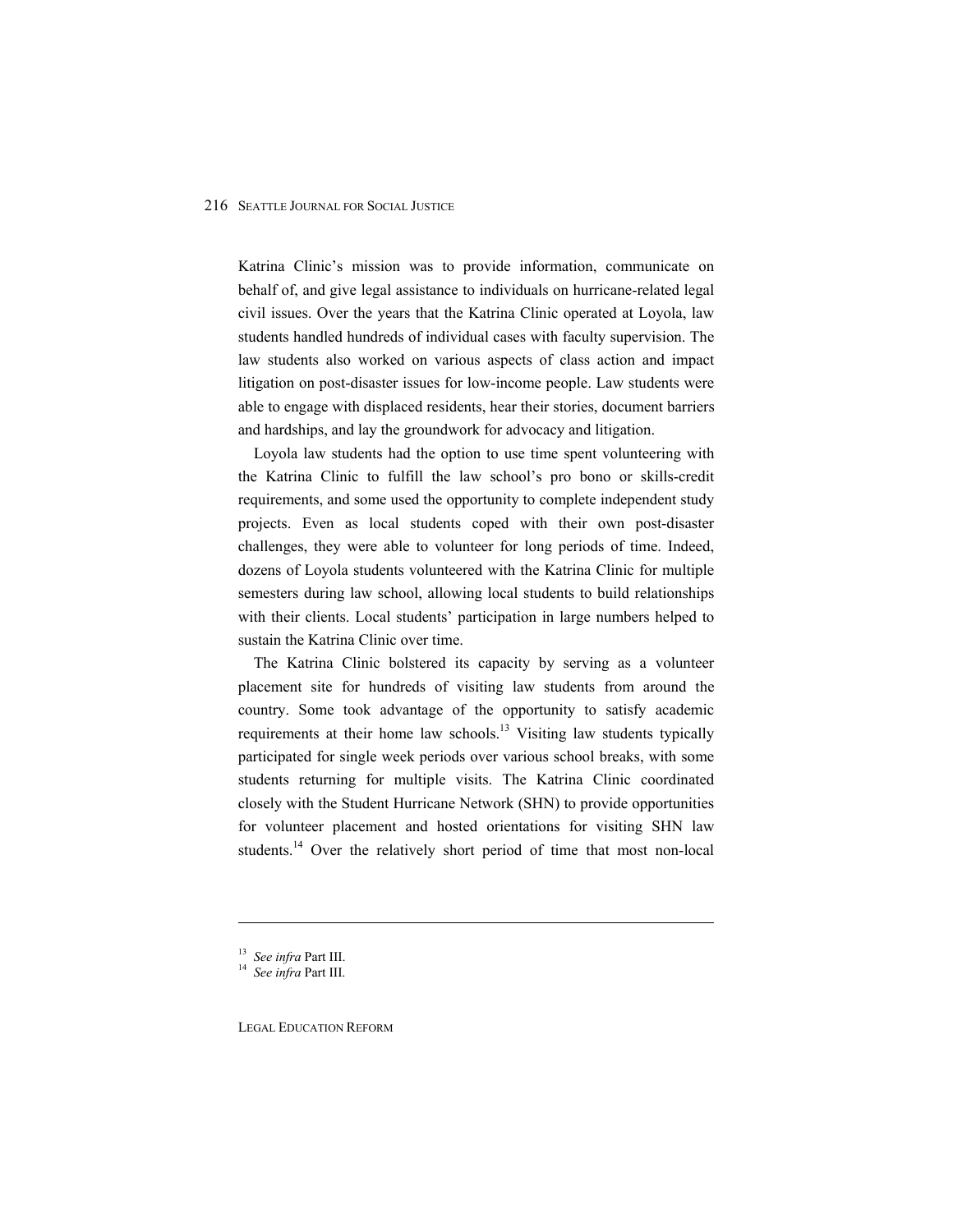students were able to volunteer on-site in hurricane-impacted communities, the total number of people strained local capacity.

The informational and advocacy needs in hurricane-impacted communities were massive. Families, neighborhoods, communities, and other pre-hurricane sources of communication and support were scattered and shattered. Thus, upon returning to New Orleans, one of the initial goals of the Katrina Clinic was to distribute timely and accurate information about a myriad of disaster-assistance issues. Law students worked with the Katrina Clinic in several different ways to accomplish this.

Following Hurricane Katrina, low-income people received financial housing assistance from the Federal Emergency Management Agency (FEMA), the government agency tasked with providing disaster assistance.15 By speaking with hundreds of evacuees, the Katrina Clinic, in partnership with attorneys from around the country, learned that evacuees faced termination of this assistance without the benefit of adequate notice of the termination and without an opportunity for a pre-termination hearing. As a result, evacuees lost their means to pay rent, to prevent utility shutoffs, or to otherwise secure safe shelter.<sup>16</sup> Students assisted in talking with FEMA grant recipients, gathering extensive information regarding problems with FEMA's rental assistance program, and documenting difficulties with FEMA's recoupment practices. Eventually, a class action lawsuit challenged both the termination of rental assistance and FEMA's widespread recoupment practices. The suit resulted in a settlement of \$2.65 million on behalf of those who were wrongfully terminated from rental assistance.<sup>17</sup> The influx of law student volunteers bolstered this litigation

 $\overline{a}$ 

<sup>&</sup>lt;sup>15</sup> Disaster Relief Act of 1974, Pub. L. No. 93-288, § 408, 102 Stat. 4702, *amended by* Stafford Disaster Relief and Emergency Assistance Act, 42 U.S.C. § 5174 (2006).

<sup>&</sup>lt;sup>16</sup> See Complaint, Introduction, Ridgely v. Federal Emergency Management Agency, 512 F.3d 727 (No. 07-2146), 2007 WL 4599268.

<sup>&</sup>lt;sup>17</sup> See Opinion, Ridgely v. Federal Emergency Management Agency, (No. 07-2146), 2010 WL 5140833.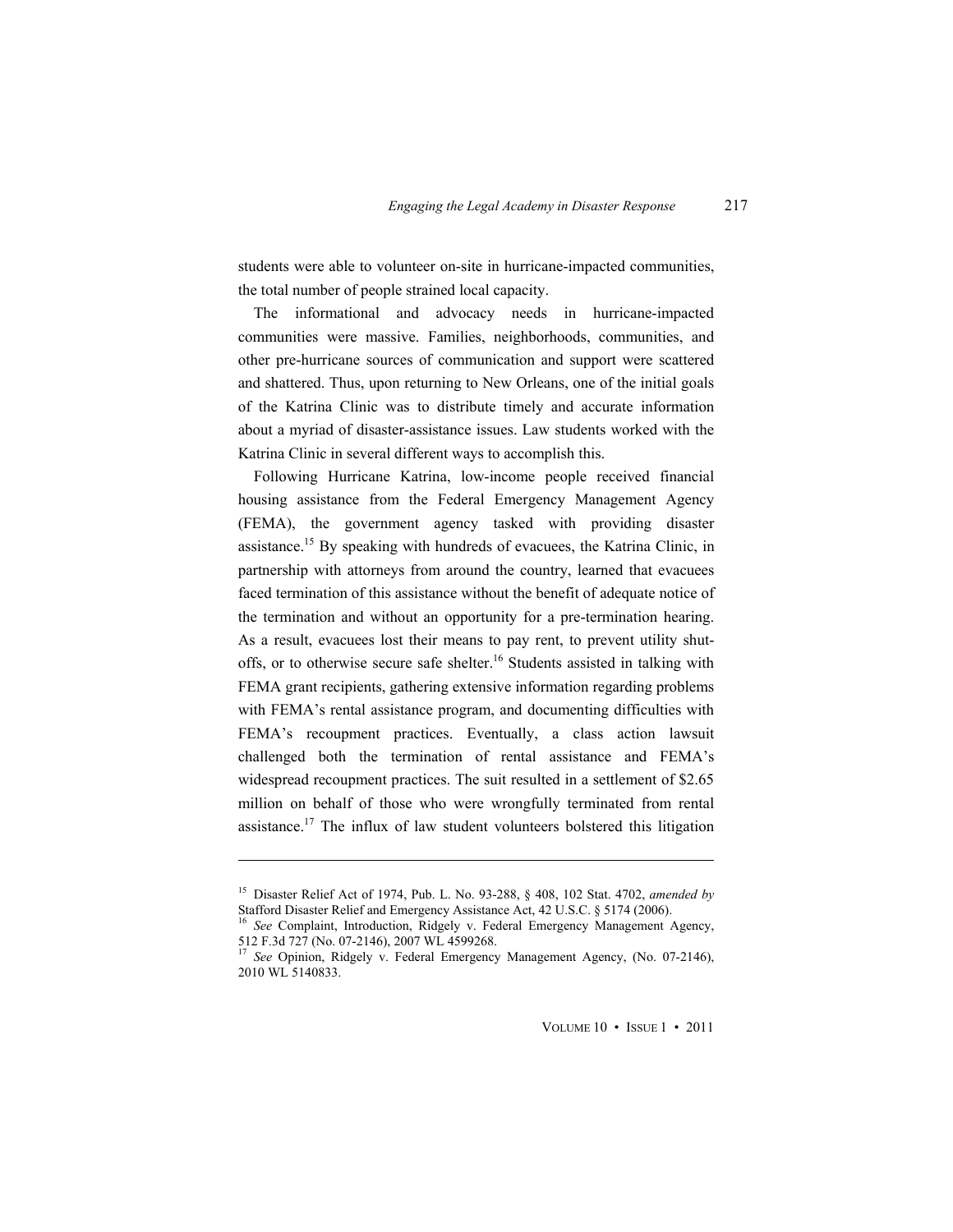effort as students were available to assist with client interviews, callbacks, and administrative appeals to FEMA.<sup>18</sup>

During recovery efforts, displaced people also faced a possible blanket deadline for filing insurance claims. The Katrina Clinic, through student volunteer efforts, provided information about claim deadlines at public meetings, in the newspaper, and on local TV news and radio programs in Orleans and Lafourche Parishes, Louisiana, and in Houston, Texas. In cooperation with other legal services providers, the Katrina Clinic compiled insurance packets with information on negotiating with insurance companies, engaging with the state-sponsored mediation program, and filing a pro se form included in the packet. The clinic provided over six hundred packets, and the Orleans Parish Clerk of Court's Office distributed pro se forms as well. Ultimately, the Louisiana Supreme Court extended the period for filing claims.19 The Katrina Clinic filed an amicus curiae brief with the court on behalf of the State Attorney General's Office in that matter. As it had done with the first insurance filing date, the clinic drafted pro se insurance packets and made those documents widely available in order to help community members meet the extended insurance claim filing deadline. Law students assisted with all of these efforts and also provided

LEGAL EDUCATION REFORM

<sup>&</sup>lt;sup>18</sup> In 2011, FEMA again started recouping funds from those who received assistance following Hurricanes Katrina and Rita, including several of the class representatives in the *Ridgely v. FEMA* case. *Hurricane Katrina Victims Fight FEMA Repayments 6 Years After Receiving Aid*, NOLA.COM (Dec. 28, 2011, 2:00PM), http://www.nola.com/katrina/index.ssf/2011/12/hurricane\_katrina\_victims\_figh.html. The Community Justice clinic has filed administrative appeals and requests for compromise arguing against the recoupment. *See also* Complaint, *supra* note 16, at Part VII(C). Section 565 of the Disaster Assistance Recoupment Fairness Act of 2011 provides that FEMA may waive repayment in cases where the overpayment was made due to an error on the part of FEMA and through no fault of the recipient (but not in cases involving fraud). Disaster Assistance Recoupment Fairness Act of 2011, H.R. 2055, 112th Cong. (2011) (enacted Dec. 23, 2011 as Pub. L. No. 112-74).

<sup>&</sup>lt;sup>19</sup> State v. All Property and Casualty Ins. Carriers Authorized and Licensed to Do Bus. in State, 2006–2030 (La. 8/25/06), 937 S. 2d 313.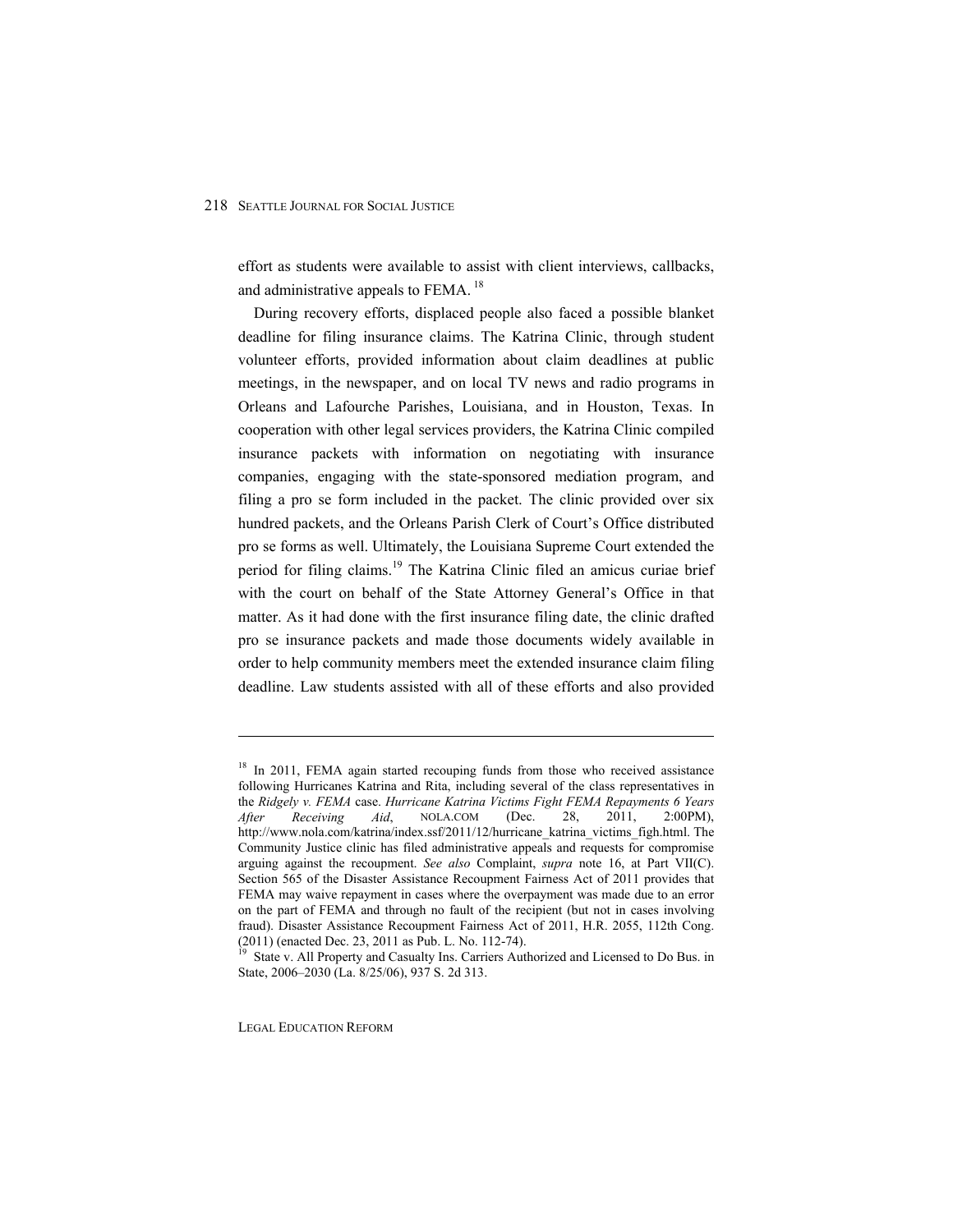hands-on assistance to residents in the state-sponsored insurance mediation program.

Louisiana's Road Home Program, which was set up to disburse federal rebuilding funds, also provided extensive advocacy opportunities for students participating in the Katrina Clinic. Homeowners encountered barriers at every turn: access to program rules and their own files with grant information, lack of appeal procedures or ability to correct mistakes that led to lower grant awards, $2^0$  and the underlying discriminatory grant formula that was the backbone for grant calculations by the Road Home Program.<sup>21</sup> The Katrina Clinic handled hundreds of Road Home appeals and advocated on systemic issues related to Road Home's policies and procedures. The Katrina Clinic also drafted and distributed template appeal forms to assist homeowners in completing their own appeals for wrongful grant calculations. All told, the Katrina Clinic recovered more than \$1 million in wrongfully withheld Road Home funds for homeowners. Unfortunately, many homeowners were will not able to rebuild given the vast problems with the program.

One of the most common post-disaster issues faced by residents was related to contractor fraud, which became a serious problem after the storm.<sup>22</sup> As residents struggled to return home, they faced a confusing marketplace, where both formal and informal networks of communication had been destroyed. Low-income people and the elderly, desperate to move forward with rebuilding, were particularly vulnerable to predatory rebuilding schemes. As insurance funds and federal recovery dollars began to trickle into the hands of the displaced, unscrupulous contractors—and

<sup>20</sup> *See* Davida Finger, *Stranded and Squandered: Lost on the Road Home*, 7 SEATTLE J. FOR SOC. JUST. 59, 59–100 (2008). <sup>21</sup> *Civil Rights Organizations Settle Hurricane Katrina Housing Discrimination Case* 

*Against HUD and Louisiana*, LEGAL DEF. AND EDUC. FUND (June 5, 2011), http://www.gnofairhousing.org/news.html#roadhomesettlement2.

<sup>&</sup>lt;sup>22</sup> Katrina Clinic 2007 Reports (on file with author Davida Finger).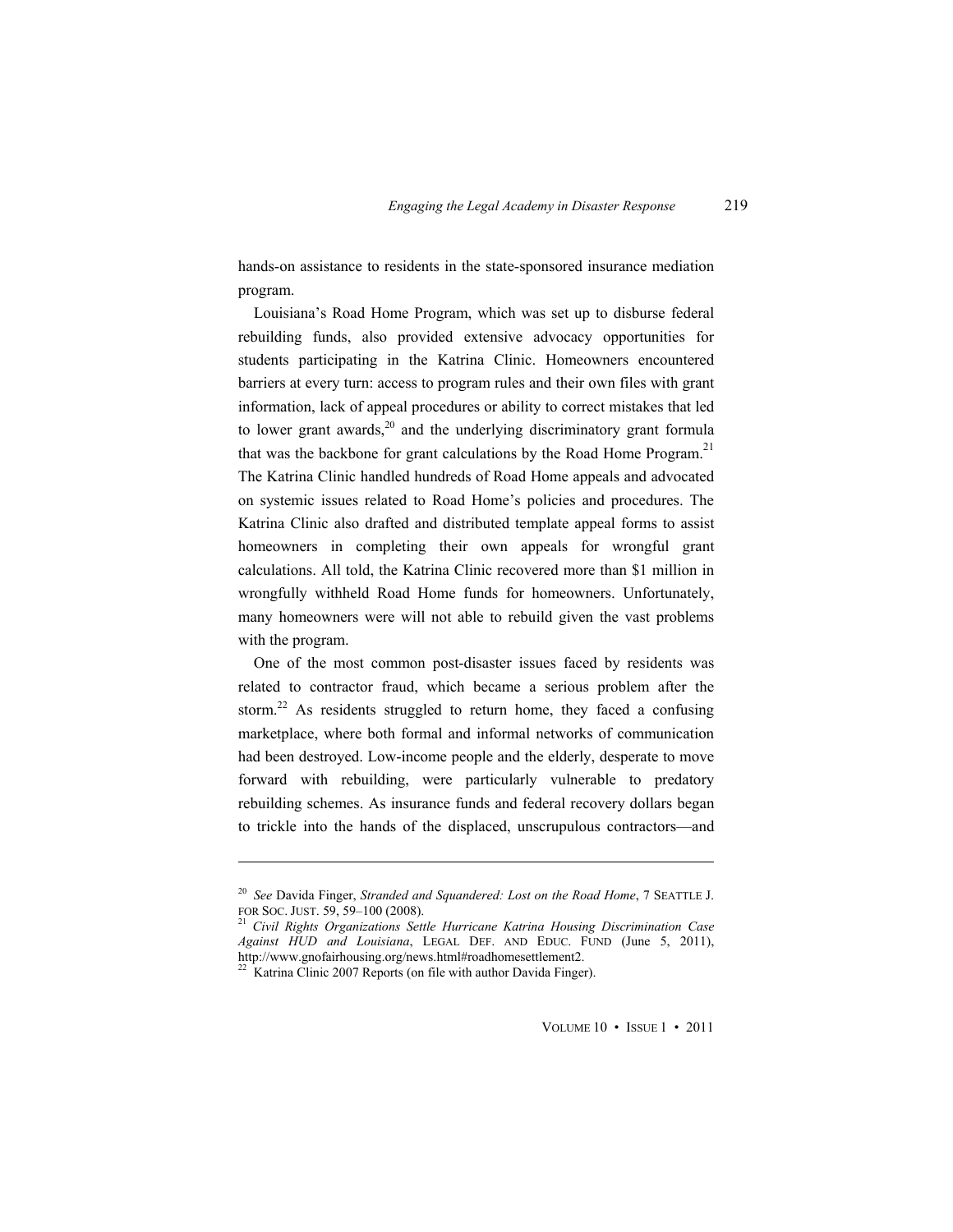those pretending to be contractors—were able to take advantage of an already difficult situation. Some contractors absconded with funds completely and others were unable to complete work within promised time schedules. Some residents found work done all-too-hastily, leaving shoddy structures in place where their homes had once stood. Many were forced to purchase temporary homes because rebuilding funds simply did not cover the actual price of rebuilding; difficulties arose when substandard material and agreed-upon specifications were not actually met. Under faculty supervision, students met with people experiencing a range of problems connected to these issues. They attempted to reach contractors as well as draft demand letters, in an effort to facilitate rebuilding for vulnerable homeowners. Students also participated in advocacy and mediations and assisted with the preparation of contractor- fraud cases for litigation.

Law student volunteers were also able to work on large-scale projects that required far greater numbers than could otherwise have been provided for by the existing local capacity of attorneys and law students. For example, student volunteers with the Katrina Clinic, including those placed by SHN, conducted trailer surveys throughout the City of Gretna, Louisiana. Students mapped areas that had remaining FEMA trailer parks or high concentrations of trailers, worked on developing a survey for those living in trailers, and coordinated the completion of surveys to assess the ongoing needs of residents displaced in trailers. Eventually, these surveys provided part of the background for impact litigation filed by the Katrina Clinic and New Orleans Legal Assistance Center (now Southeast Louisiana Legal Services). Specifically, this litigation addressed municipalities' efforts to remove trailers before residents had another place to live even though FEMA authorized continued trailer placement.<sup>23</sup> The Katrina Clinic

LEGAL EDUCATION REFORM

<sup>23</sup> *See* Stipulation and Order of Dismissal, Twitty v. City of Gretna, No. 07-01198 (E.D. La. 2007); Survey, Gretna Trailer Residents (Jan. 6, 2007) (taking a poll of 92 residents in Gretna city limits) (on file with author Davida Finger). Students volunteering with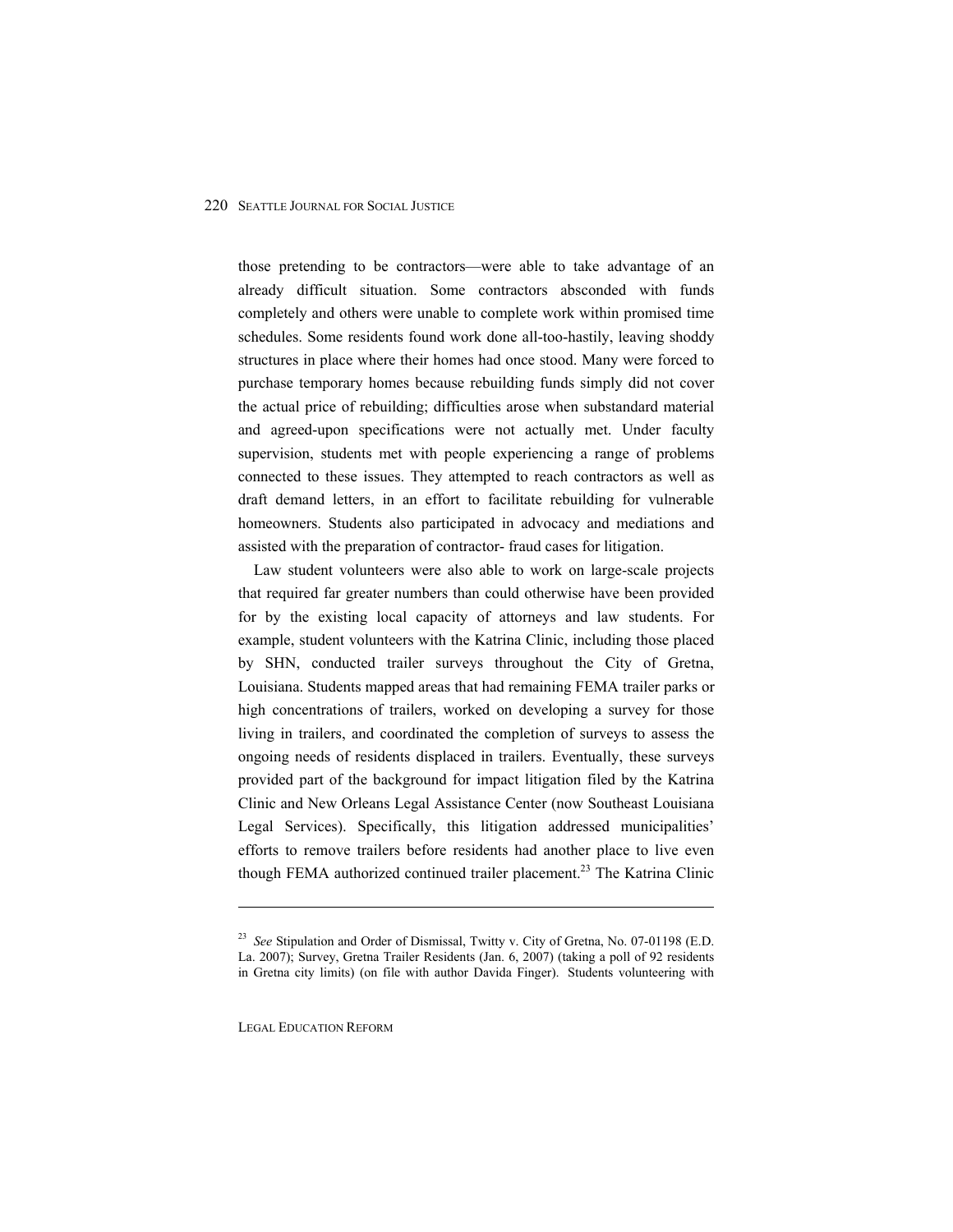followed FEMA trailer removal issues throughout Jefferson and Orleans Parishes for an extended post-Katrina period. Visiting law students with the Katrina Clinic assisted dozens of individuals filing appeals for extensions on trailer placements in the City of Gretna and in Jefferson and Orleans Parishes.

The Katrina Clinic utilized new systems in an effort to meet some of the pressing demands of the unprecedented domestic disasters, including on-site and community-wide intake and information distribution, phone intake and consultation through a dedicated hotline, and online case management.<sup>24</sup> All of these efforts were coordinated with law clinic faculty supervision and institutional support.

The Katrina Clinic also played a role as a convener for other legal service providers by hosting gatherings for various local agencies and organizations serving low-income people. These meetings enabled collective information sharing, collaboration amongst organizations, and joint strategy on summer trainings for law students. They also provided a forum for discussion about common legal issues, including interacting with FEMA or dealing with contractor fraud and post-disaster housing issues. Additionally, the Katrina Clinic hosted public information sessions for hundreds of New Orleans residents. Students and attorneys from around the area discussed common post-Katrina problems, including contractor fraud, landlord-tenant issues, succession and property matters, and domestic violence.

 $\overline{a}$ 

SHN went on to complete hundreds of additional trailer surveys. Lauren Bartlett & Aran Thomas McNerny, Student Hurricane Network Report on the FEMA Trailer Survey

Project Conducted in March 2007, at p. 5 (on file with author Davida Finger).<br><sup>24</sup> Professor Judson Mitchell at Loyola New Orleans College of Law developed an online case management system for the Katrina clinic. Remote volunteers and on-site faculty supervisors were able to work on cases together using this system even after students returned to their home institutions. The system has since been custom-tailored for law clinics; *see* CLINICCASES, http://www.cliniccases.com (last visited Dec. 2, 2011).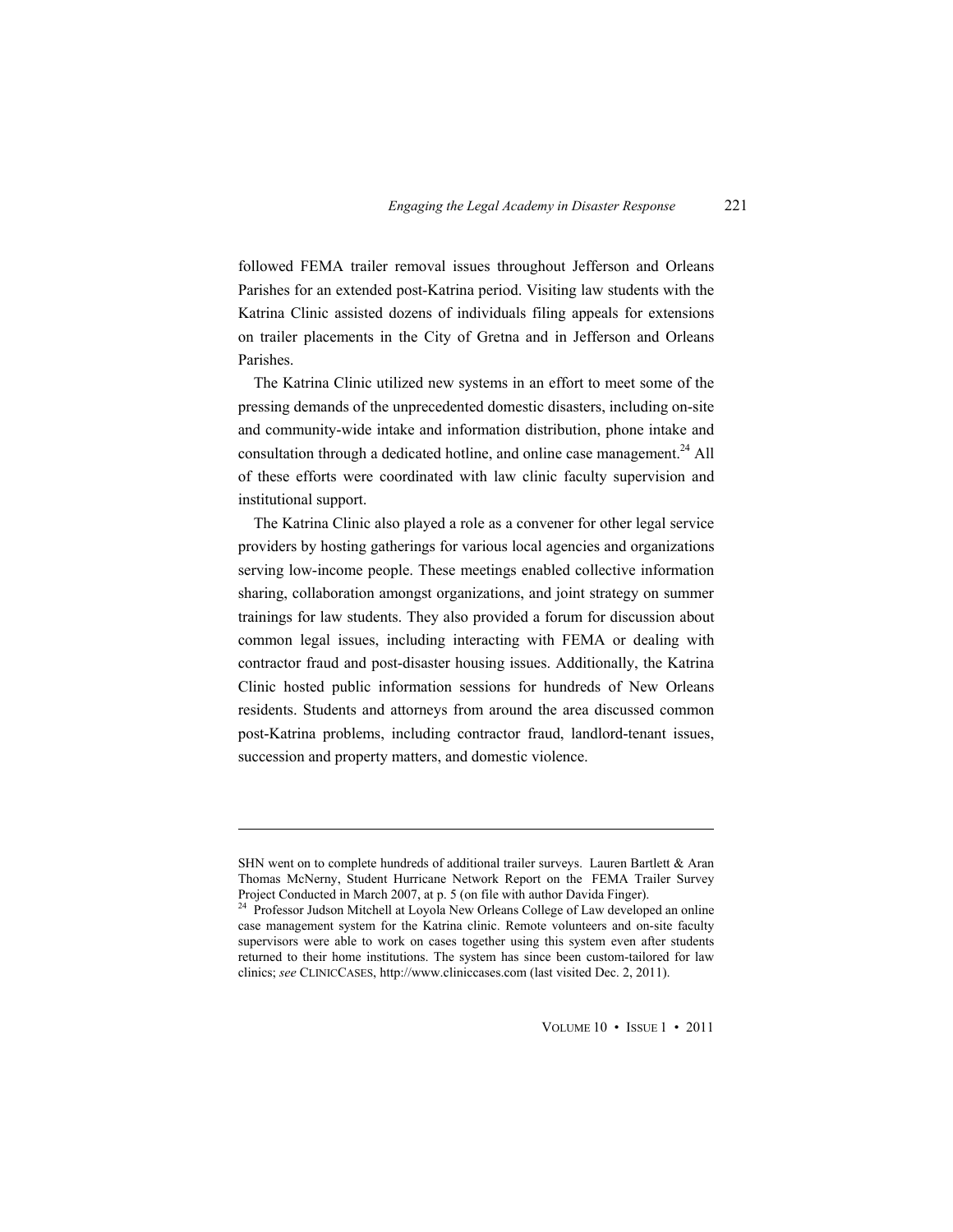The Katrina Clinic facilitated extensive student participation in what was a deeply transformative time—the post-Katrina years in the Greater New Orleans area. Focused on serving the legal needs of low-income people in the wake of disaster, the Katrina Clinic reinforced the idea that lawyers have a special responsibility to improve the quality of justice; it also demonstrated the innovative ways that law students can learn and practice this responsibility.

The lessons learned from the Katrina Clinic contribute to a greater collective understanding of how to situate a disaster response at law schools across the nation. With the ever-present threat of disasters, particularly pronounced in the southern region in recent years, law clinics are likely to be at the forefront of post-disaster work for vulnerable and low-income communities. Ideas that have emerged from the experience of the Katrina Clinic might assist with disaster preparation at the institutional level of law schools. They may also serve as part of a framework for developing stronger partnerships between and among law schools for purposes of disaster recovery.

It is critical that legal institutions develop a plan for engaging in postdisaster work with law students. Key aspects of such a plan would include: institutional support for faculty to supervise students who want to travel to affected regions, faculty supervisors to help vet the feasibility of travel versus remote support, and the provision of pre-travel briefings, trip supervision and logistical support. An important piece for law students would center on post-trip reflection and other follow-up at their home institutions, activities that faculty supervisors would be well-situated to facilitate. Other institutional support would include funds to subsidize students' participation in disaster assistance, along with direct financial resources as ongoing support for the impacted people in the disaster area as a gesture of solidarity. Neither students nor faculty can provide meaningful assistance or support in disaster-impacted areas without a strong connection to the local community; developing relationships and partnerships serves as

LEGAL EDUCATION REFORM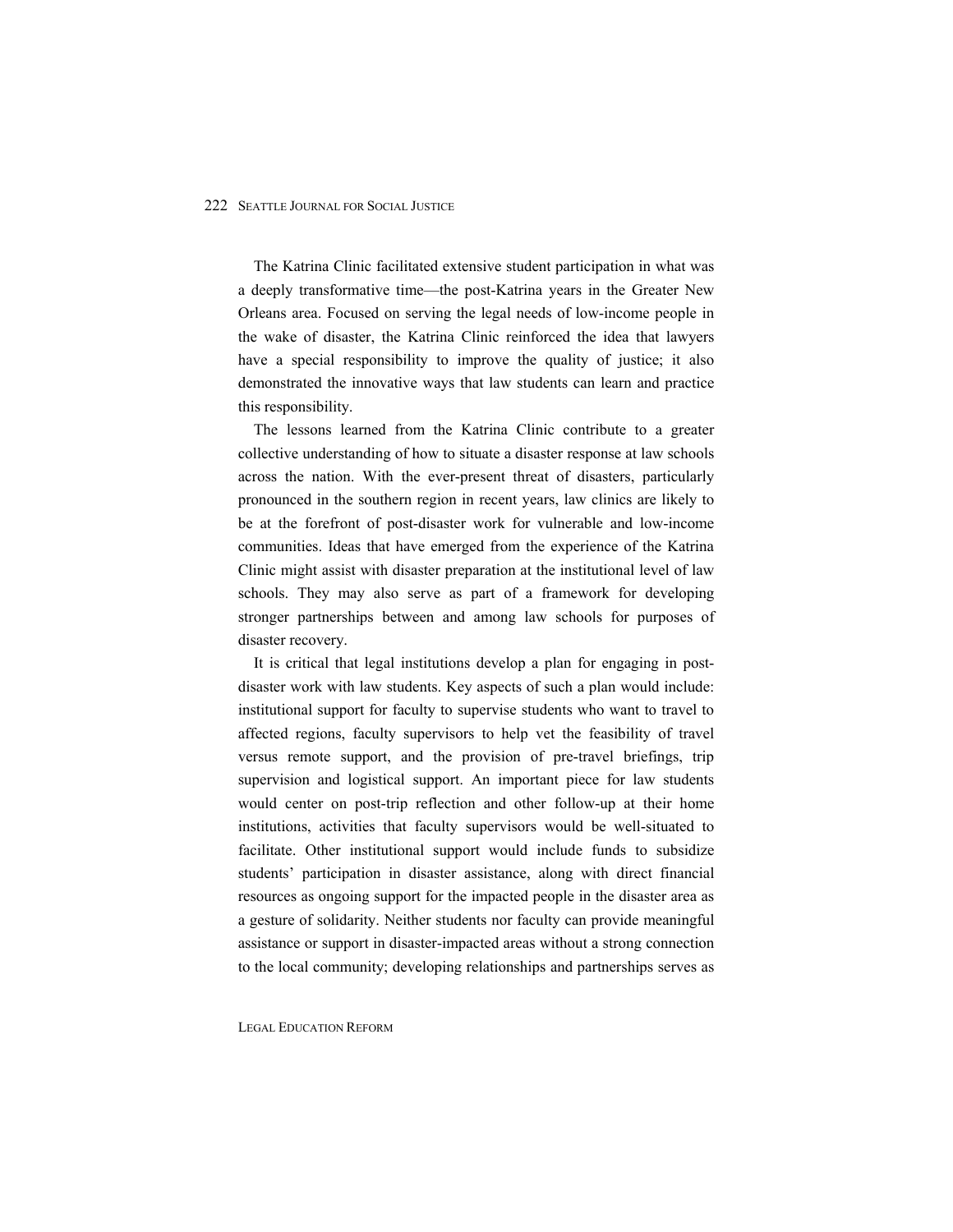important groundwork. Additionally, collaborating with faculty and practitioners who have expertise in specific areas of law has created a useful network that might provide further support to student volunteers in the postdisaster context.

Finally, to achieve meaningful participation by law students in postdisaster work, law school curricula must include a focus on race, gender, and poverty—the prime markers for social vulnerability in the aftermath of disaster. By teaching with a focus on these issues, law students will be better equipped to understand and serve those who will have the most difficult time recovering, and also the most likely to be left behind in postdisaster rebuilding efforts.

While some of the Katrina Clinic's efforts are easily quantifiable, others are simply not easily measured. Students witnessed the failures and hopes of the Gulf Coast post-disaster recovery efforts; such moments were critically important to their professional development and, for many, their growth as social justice advocates.

In 2009, the Katrina Clinic transitioned to become the Community Justice section of the Loyola Law Clinic. Nearly six years after the storms, daily emergencies persist as displaced people still continue their efforts to rebuild and return home.

#### III. THE STUDENT HURRICANE NETWORK

 $\overline{a}$ 

The Student Hurricane Network, which organized an estimated 5,500 students to work in pro bono placements in the hurricane-devastated region from the winter of 2005 until its dissolution in June of 2009, grew out of a number of different organizing efforts that solidified in October 2005.<sup>25</sup>

<sup>&</sup>lt;sup>25</sup> Student co-founders include Anna Arceneaux and Laila Hlass of Columbia Law School; Morgan Williams of Tulane University Law School; Vanessa Spanizola of Loyola University New Orleans College of Law; Allison Korn of the University of Mississippi School of Law; and Katy Schuman and Allison Maimona of Fordham Law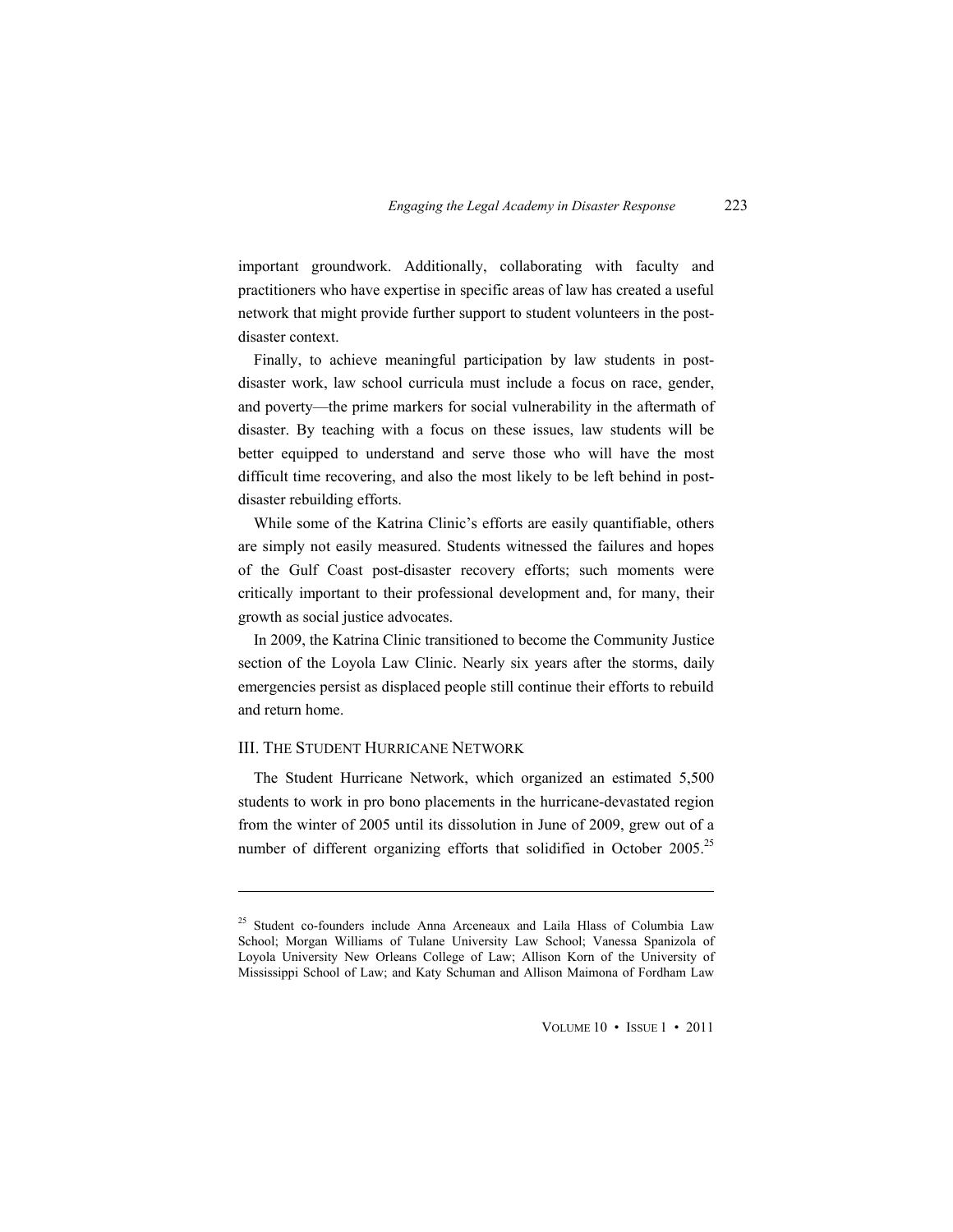Days after Katrina, law students in the Northeast formed a listserv for the Katrina Law Student Coalition, and once the fall semester began this group met and planned how best to assist the communities in affected regions. Students held fundraisers, collected supplies, staffed a hotline, and began organizing for winter pro bono trips. Law students were in touch with a group called From the Lake to the River, formed to a large extent by Tulane Law School, and by October 2005, these groups united as a result of a working group discussion at the Equal Justice Works Fair.<sup>26</sup> From there, law students became more organized nationally and eventually became known as the Student Hurricane Network (SHN). SHN used national legal listservs to inform law students, administrators, and faculty about projects. During weekly organizing conference calls, dozens of individuals scattered across the country conducted the business of SHN.

Initial projects focused on placing students in week-long volunteer positions across the Gulf South and the completion of remote research projects. During the winter of 2005, approximately 260 law students from about sixty law schools were placed in nineteen different social justice and legal services offices in Mississippi and Louisiana.<sup>27</sup> SHN conducted intakes, investigations, research, and data entry in the fields of criminal and juvenile justice, housing, immigration, employment law, and civil rights.<sup>28</sup>

LEGAL EDUCATION REFORM

School. Administrators who were there from the beginning include Karen Lash, formerly of Equal Justice Works; Hillary Exter of Fordham Law School; Lee Branson of Harvard Law School; and Adrienne Fitzgerald, formerly of Columbia Law School.<br><sup>26</sup> *Home*, FROM THE LAKE TO THE RIVER, http://www.fromthelaketotheriver.org/ (last

visited Oct. 19, 2011).

<sup>&</sup>lt;sup>27</sup> STUDENT HURRICANE NETWORK, LAW STUDENTS WORKING WITHIN THE POST-KATRINA LEGAL LANDSCAPE: THE STUDENT HURRICANE NETWORK ANNUAL REPORT OCTOBER 2005-OCTOBER 2006 6 (Laila Hlass, Morgan Williams, Josie Beets, Laurence Spollen, Keasev Wable, Jeremy Pfetsch, & Anna Arcenaux, eds., 2006), *available at* www.studentjustice.org/library/attachment.115811 [hereinafter SHN ANNUAL REPORT]. 28 *See id.*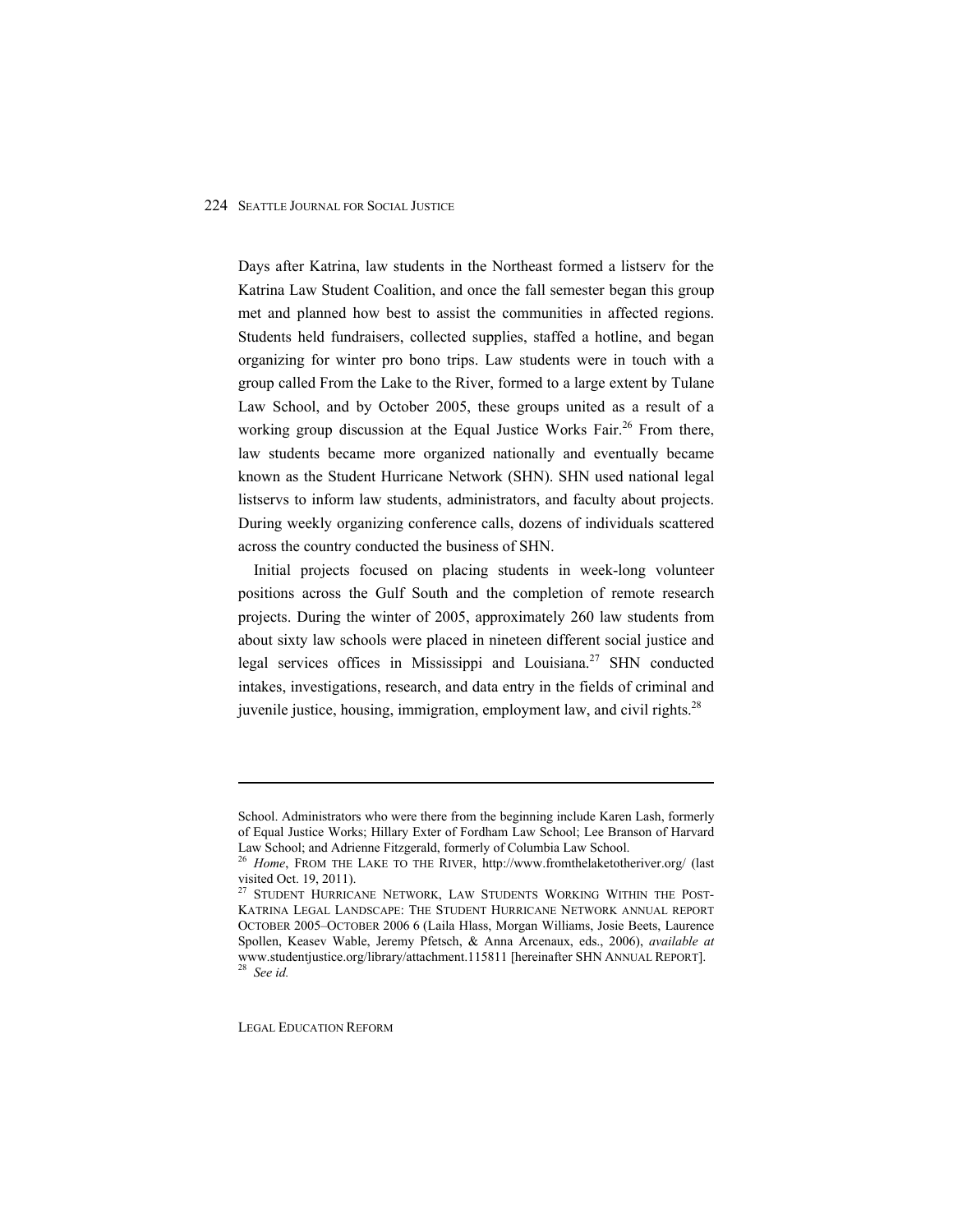Initially, SHN provided for almost all needs of the students—placement, housing, transportation, orientation, social planning, and on-call support for law students throughout the students' volunteer week. Finding housing in New Orleans and southern Mississippi over the winter of 2005 was incredibly challenging due to the housing shortage caused by the flooding.<sup>29</sup> Churches opened up their doors and FEMA donated one hundred cots to SHN's cause. During the week, SHN mediated conflicts or found alternative placements if students had serious problems, such as dealing with political differences in the organizational missions, lack of supervision, disinterest in a project, or perceived safety concerns. SHN also held orientation sessions at the beginning of each week to educate volunteers about the physical geography of the area and to provide some cultural orientation while local social justice attorneys spoke about the legal and justice needs of the community. Often, SHN planned an end-of-the-week party or other event during the week of service where students could both enjoy the local culture and reflect on their experiences together. At the conclusion of the week, students were encouraged to relay their experiences—and the dire needs of the Gulf South region—upon returning to their home law schools.

SHN served as a liaison, counting the number of volunteers local organizations wanted, then recruiting and placing students with organizations, all the while providing support to students at every stage. After the winter of 2005, the demand for volunteers was still high and interest in volunteering was growing. Due to this increased interest from law students around the country, SHN moved away from the individual arrangement of each volunteer's trip and instead compiled resources to

 $\overline{a}$ 

<sup>29</sup> *See* Susan Saulny, *New Orleans Hurt by Acute Rental Shortage*, N.Y. TIMES (Dec. 3, 2007), http://www.nytimes.com/2007/12/03/us/nationalspecial/03renters.html; Scott Horsley, *Dearth of New Orleans Housing Stymies Businesses*, NPR (Oct. 13, 2005), http://www.npr.org/templates/story/story.php?storyId=4957799.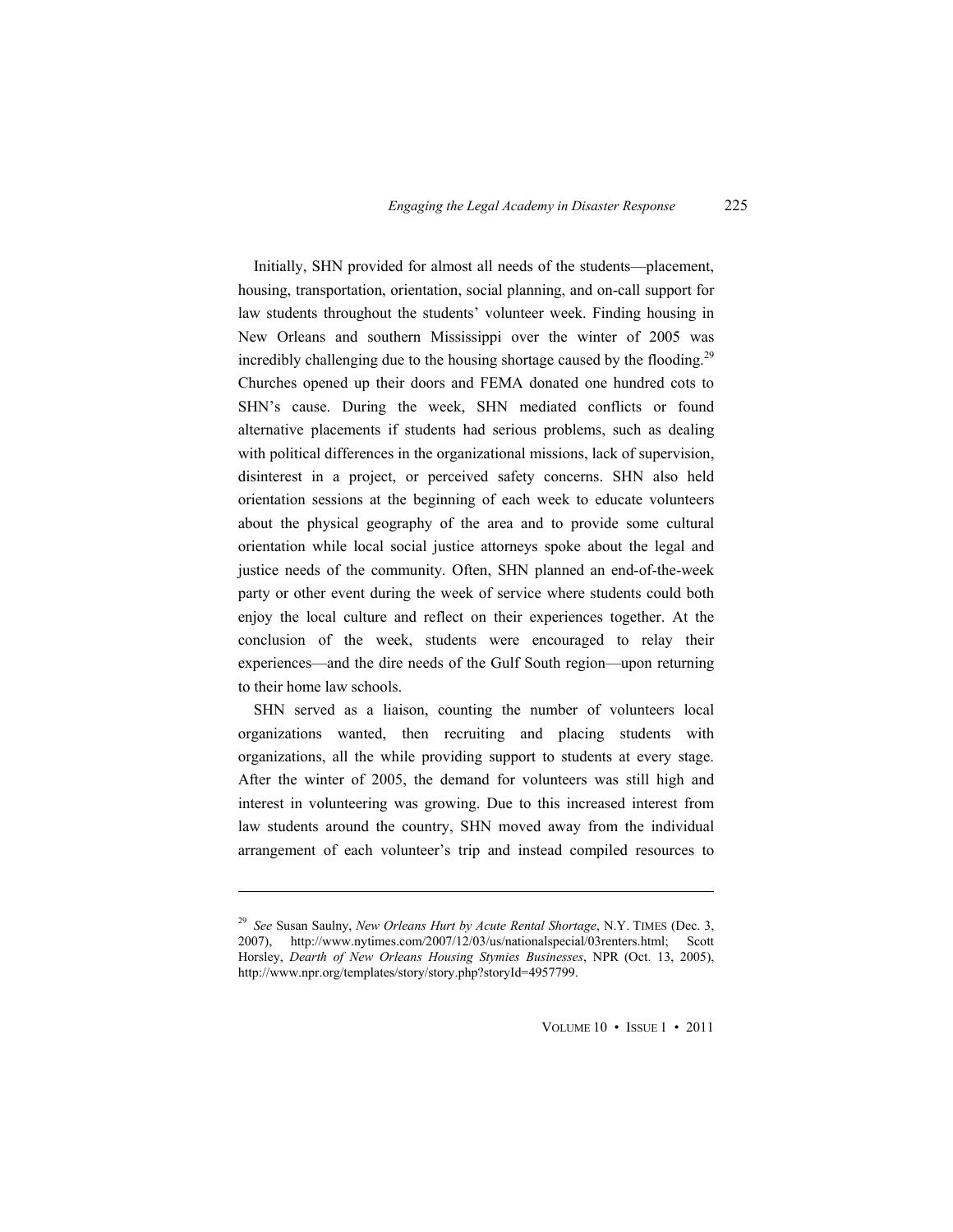provide structural support to schools so that students could organize their own trips.<sup>30</sup> To facilitate their efforts, SHN created a handbook on how to raise funds, organize trips, and anticipate issues upon arrival.<sup>31</sup> SHN also found a financial sponsor and raised funds nationally to provide administrative support for projects. $32$  SHN continued to operate as the liaison between legal organizations and volunteers in order to ensure that the legal organizations received the number of volunteers they wanted, while also preventing them from being inundated by calls from hundreds of law schools seeking volunteer placements. Finally, SHN provided local knowledge and valuable institutional support to participating schools.<sup>33</sup>

SHN's model was effective because in the immediate aftermath of the disasters, large numbers of students were useful, en masse, in expanding the capacity of local lawyers. Thus, students engaged in fact-finding on the ground by conducting surveys and listening to people's stories.<sup>34</sup>

LEGAL EDUCATION REFORM

<sup>&</sup>lt;sup>30</sup> We required schools to have "institutional liaisons" to organize their school trips. *See* STUDENT HURRICANE NETWORK AND THE ROLE OF THE INSTITUTIONAL LIAISON (July 2007), http://www.studentjustice.org/library/attachment.127764. Schools organized themselves in a variety of different ways, as described in a survey that SHN conducted of its chapters. SHN CHAPTERS SURVEY, *available at*

http://www.studentjustice.org/library/attachment.128719.<br><sup>31</sup> There were various incarnations of the trip handbooks. For the 2008 version, see ALL NEW SHN TRIPS PLANNING HANDBOOK (2008), *available at*  http://www.studentjustice.org/library/attachment.116287. For the 2009 version see SHN TRIPS PLANNING HANDBOOK (2009), *available at*  http://www.studentjustice.org/library/attachment.141567 [hereinafter TRIPS PLANNING<br>HANDBOOKS].

<sup>&</sup>lt;sup>32</sup> SHN ANNUAL REPORT, *supra* note 27, at 34.<br><sup>33</sup> See TRIPS PLANNING HANDBOOKS *supra* note 31.<br><sup>34</sup> Bonnie Allen et al., *Community Recovery Lawyering: Hard-Learned Lessons from Post-Katrina Mississippi*, 4 DEPAUL J. FOR SOC. JUST. 97, 111 (2010) ("The law students who traveled to the Mississippi Gulf Coast became key players on MCJ's [Mississippi] Center for Justice] community lawyering team assembled in Katrina recovery efforts. . . . The clinics also enabled MCJ to identify legal issues of broad impact as they emerged such as the lack of available handicap-accessible FEMA trailers, procedurally deficient efforts to recoup FEMA benefits, local community barriers to participation in the MEMA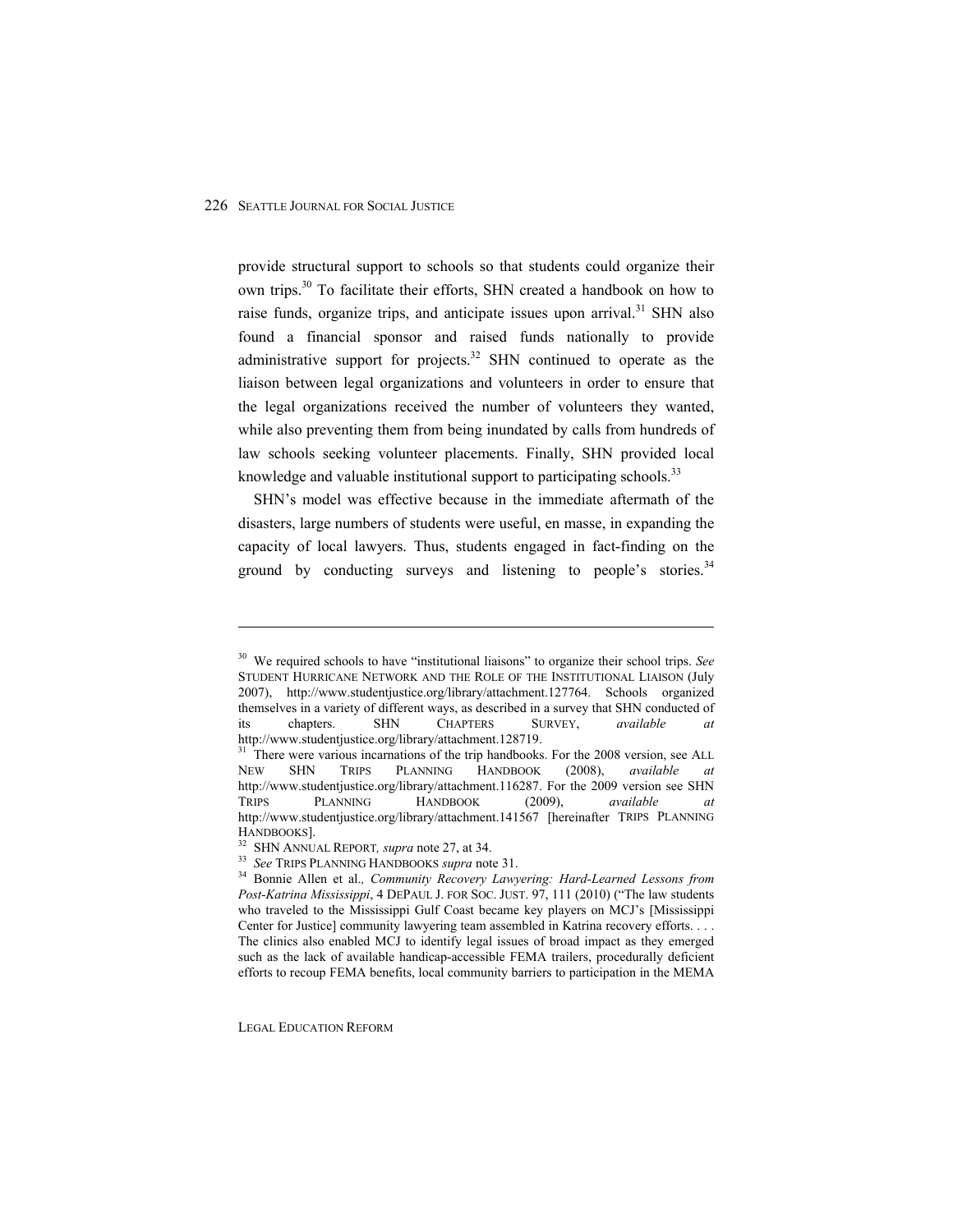Sometimes, these investigations served as the basis for lawsuits. For example, students worked with criminal defense attorneys Phyllis Mann and Julie Kilborn to document the whereabouts of Louisiana incarcerated persons lost in the system after they were disbursed from the flooded Orleans Parish Prison, and then helped them to file habeas petitions.<sup>35</sup> Students placed at the ACLU of Louisiana read letters from incarcerated persons that ultimately supported litigation later filed against the sheriff regarding their treatment.<sup>36</sup>

During trips in 2005 and 2006, many students also worked on housingrelated projects. Approximately one hundred students worked with the People's Hurricane Relief Fund and the Association of Community Organizations for Reform Now (ACORN) to help build a case against the city, which was attempting to bulldoze homes in the Ninth Ward without proper advance notice to homeowners.<sup>37</sup> Students photographed homes, researched property ownership, and tried to notify homeowners.<sup>38</sup> Students also engaged in civil disobedience by standing in front of bulldozers to stop wrongful demolitions of homes. On January 13, 2006, lawyers were able to obtain an injunction to stop widespread bulldozing without proper notice to homeowners.<sup>39</sup> As Sara Jackson of the University of California, Los Angeles wrote, "This was a very strange role to be in—we were doing the work that the city should have been doing, letting people know the state of

<sup>[</sup>Mississippi Emergency Management Agency] cottage purchase program, and contractor fraud. $^{\prime\prime}$ ).

<sup>&</sup>lt;sup>35</sup> See *After Katrina, Where Have All the Prisoners Gone?*, DEMOCRACY NOW (Sept. 13, 2005), http://www.democracynow.org/2005/9/13/after\_katrina\_where have all the.

<sup>&</sup>lt;sup>36</sup> See Morgan v. Hubert, No. 08-30388, 2009 WL 1884605 (5th Cir. July 1, 2009).<br><sup>37</sup> SHN ANNUAL REPORT, *supra* note 27, at 15, 19.<br><sup>38</sup> See UCLA Law Students Provide Legal Assistance in New Orleans, UCLA SCH. OF LAW, http://www.law.ucla.edu/news-media/Pages/News.aspx?NewsID=84 (last visited Oct. 19, 2011).

<sup>39</sup> *See* Consent Decree and Final Judgment, Kirk v. City of New Orleans, No. 06-0024, (E.D. La. Jan. 13, 2006); *see also* Davida Finger, *Post-Hurricane Demolition in the City of New Orleans: When is a House No Longer a Home?,* 53 LOY. L. REV. 891 (2007).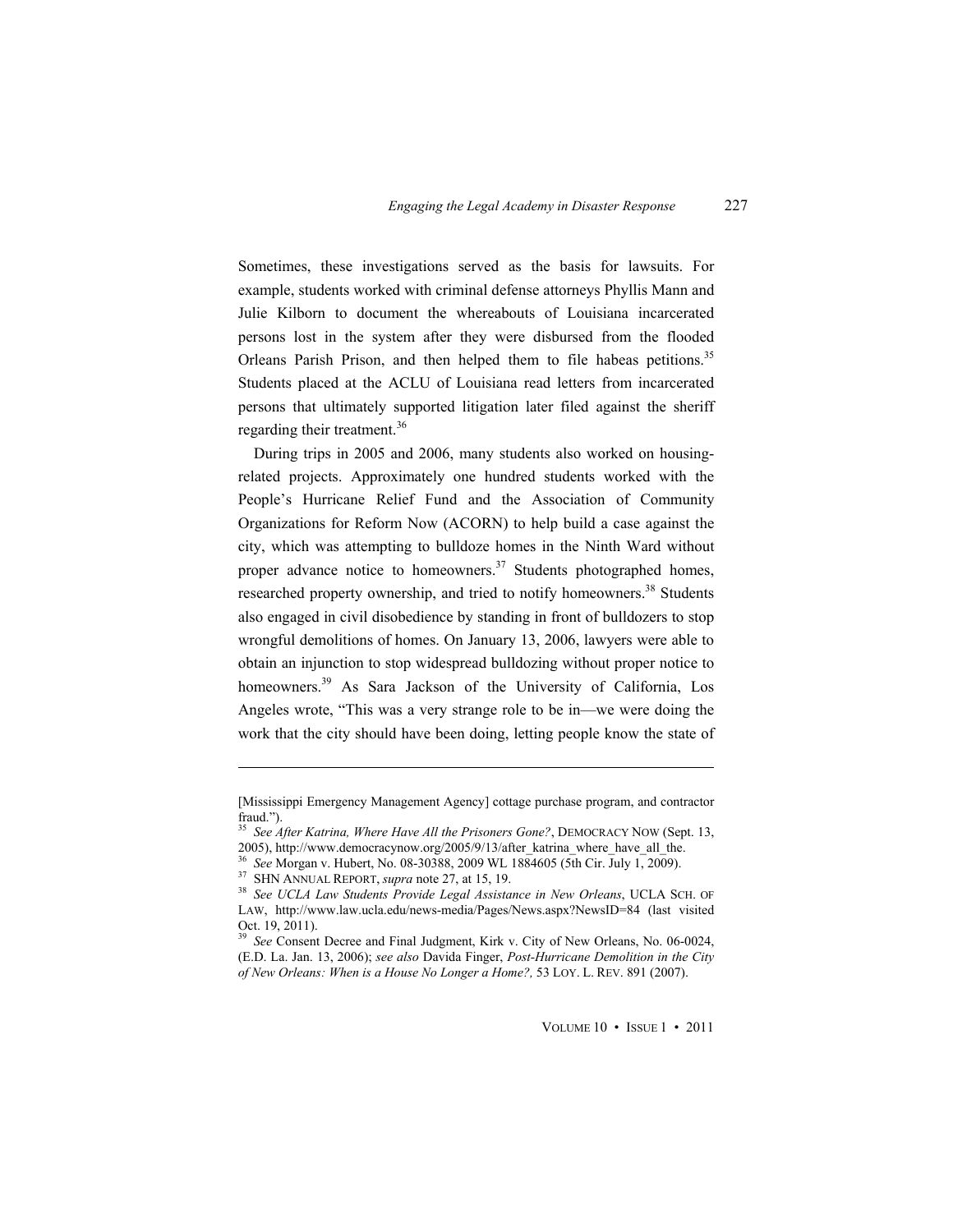their homes and possessions, and that they may be destroyed without notice.<sup> $n=40$ </sup> Another example of a large investigation was when the Advancement Project used about fifty students to interview dozens of construction workers and helped produce a report detailing abuses against these workers.<sup>41</sup> More than 700 workers were eventually interviewed through the help of student volunteers. The results of these interviews revealed how some workers were pushed out and others were subjected to extreme exploitation as a result of government policy and businesses' actions.

In addition to larger fact-finding projects initiated by legal organizations, students also completed administrative work to support organizations struggling to cope with the massive volume of needs. Students worked with the Juvenile Justice Project of Louisiana to help the Juvenile Courts prepare for the courts' reopening.<sup>42</sup> There were thousands of open cases with outstanding warrants for juveniles that should have been closed but remained open due to staff shortages and the courts' failure to process them.<sup>43</sup> The court itself actually required assistance to close most of these open cases so that the youths could go on with their lives without the fear of being arrested.<sup>44</sup>

In the spring of 2006, SHN helped to place over 700 law students in Louisiana, Mississippi, Texas, Georgia, and Florida.<sup>45</sup> In addition to staffing projects at nonprofits, SHN also helped to organize investigations. In conjunction with attorneys at the National Association for the Advancement

 $\overline{a}$ 

LEGAL EDUCATION REFORM

<sup>&</sup>lt;sup>40</sup> SHN ANNUAL REPORT, *supra* note 27, at 19, 20.<br><sup>41</sup> *See* Judith Browne-Dianis et al., *And Injustice for All: Workers' Lives in the Reconstruction of New Orleans*, ADVANCEMENT PROJECT, *available at* http://www.advancementproject.org/sites/default/files/publications/workersreport.pdf.<br><sup>42</sup> SHN ANNUAL REPORT, *supra* note 27, at 9.<br><sup>43</sup> Id.

<sup>44</sup> *Id.*

<sup>45</sup> *Id.* at 6.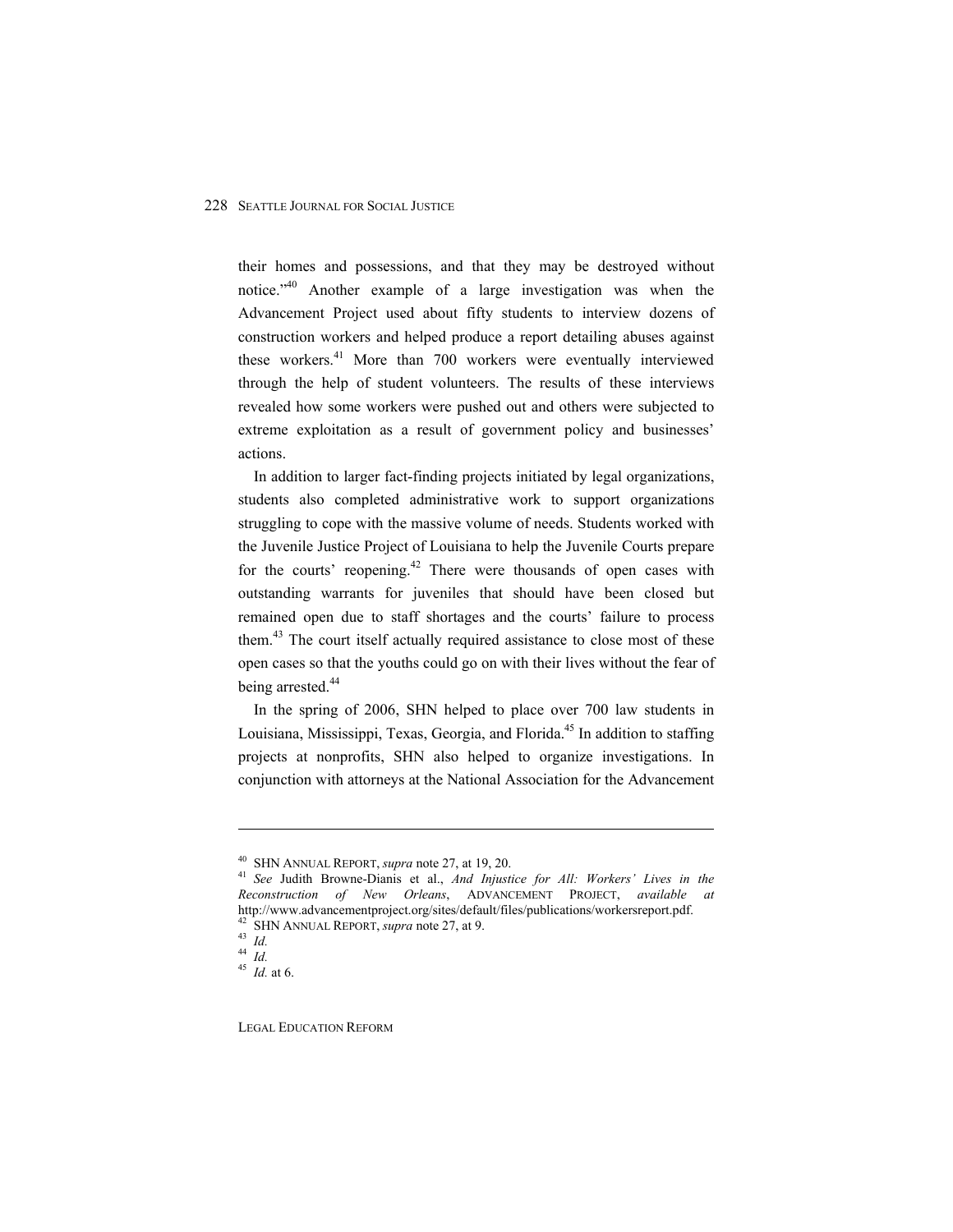of Colored People's (NAACP), Legal Defense Fund, and People for the American Way, SHN organized a multistate voter education initiative geared toward displaced residents in Louisiana, Texas, and Georgia in advance of the special spring election.<sup>46</sup> In conjunction with Tulane and Loyola law clinics and the Orleans Public Defender's office, SHN created Project Triage to catalogue the status of about  $4,000-5,000$  prisoners who lacked legal representation.<sup>47</sup> Approximately fifty-five students reviewed docket sheets and tracked defendants by creating a database indicating the statuses of criminal detainees in various sections of the statewide Louisiana court system.<sup>48</sup>

All told, SHN trips would not have transpired without the enormous structural support provided by law schools, faculty, and administrators—not to mention the work of local host organizations to meet students' needs. Administrators and faculty often joined in conference calls, traveled to the Gulf Coast, participated in projects, and helped advocate for school funding and other in-kind donations. Administrators also frequently helped organize events after trips to help students reflect on and report back to their law school communities about their experiences. While schools did not often provide academic credit, some allowed students to obtain pro bono hours for their participation.

One of the most vital roles that faculty served in this student-led initiative was that of a supervisor. SHN initiated several projects on its own or in collaboration with other organizations that relied on faculty and attorney support. One example was Project Gideon, which brought over 150 students and faculty from across the country to New Orleans from December 2006 to

 $\overline{a}$ 

<sup>&</sup>lt;sup>46</sup> *Id.* at 29–31.<br><sup>47</sup> Douglas L. Colbert, *Professional Responsibility in Crisis*, 51 HOW. L. J. 677, 736, 737 (2008); SHN ANNUAL REPORT, *supra* note 27, at 10.<br><sup>48</sup> Immeasurable help was provided by Judges Zainey and Berrigan in New Orleans, who

lent their courtrooms for use by the students.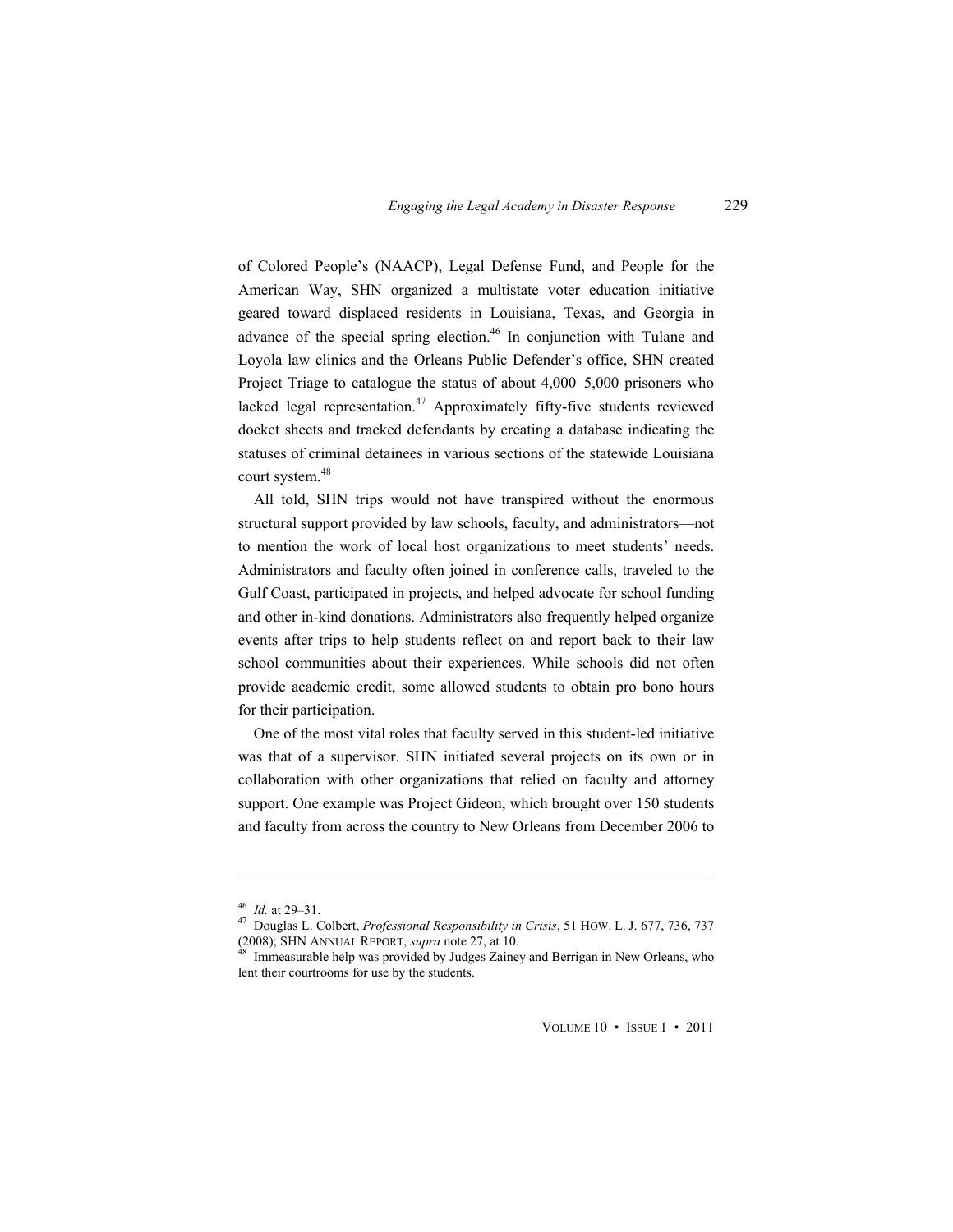January 2007.<sup>49</sup> Led by Tulane Law Professor Pamela Metzger and cocoordinated by SHN students, the project sent teams of students and faculty into Orleans Parish Prison and other Louisiana correctional facilities where pre-trial clients of the Orleans Public Defender's office were being held.<sup>50</sup> The teams interviewed clients and created files for Orleans Public Defenders, who were understaffed and overburdened. By doing this needed legwork, students made it possible for a few inmates to be immediately released and hundreds more to have adequate representation. Student Mary Anne Mendenhall of Brooklyn Law School wrote the following in a blog that her team created to document their experiences: "It's just a matter of identifying people who should be released. There is no disagreement about their existence—all that keeps running through my head is, 'Six months, and there still is no plan."<sup>51</sup>

SHN trips continued through the spring of 2009, when, with input from local attorneys who guided students on the changing legal needs of the community, the board student leaders decided that it was time to dissolve. By June 2009, when SHN was disbanded, it had placed an estimated 5,500 student volunteers in the hurricane-affected region. $52$ 

Student participants, administrators, faculty, and the legal community gave overwhelmingly positive feedback to SHN.<sup>53</sup> It succeeded in its goals

LEGAL EDUCATION REFORM

<sup>&</sup>lt;sup>49</sup> STUDENT HURRICANE NETWORK, STUDENT HURRICANE NETWORK: LAW STUDENTS WORKING FOR JUSTICE IN THE GULF COAST 3, *available at* www.studentjustice.org/library/attachment.127157. [hereinafter LAW STUDENTS WORKING]; Sandhya Bathija, A 'Big Easy' Mission That Won't Be So Easy, NAT'L L. J. 15 (Dec. 11, 2006), http://www.law.com/jsp/nlj/PubArticleNLJ.jsp?id=900005468837&slreturn=1; Colbert,

*supra* note 47, at 739.<br><sup>50</sup> LAW STUDENTS WORKING, *supra* note 49, at 3.<br><sup>51</sup> SHN ANNUAL REPORT, *supra* note 27, at 3.<br><sup>52</sup> SHN Dissolution Announcement, STUDENT HURRICANE NETWORK, http://www.studentjustice.org (last updated Aug. 12, 2010).

<sup>&</sup>lt;sup>53</sup> In a 2007 web survey designed by SHN, thirty students responded from twenty-four different schools; students overwhelmingly reported that they were happy for the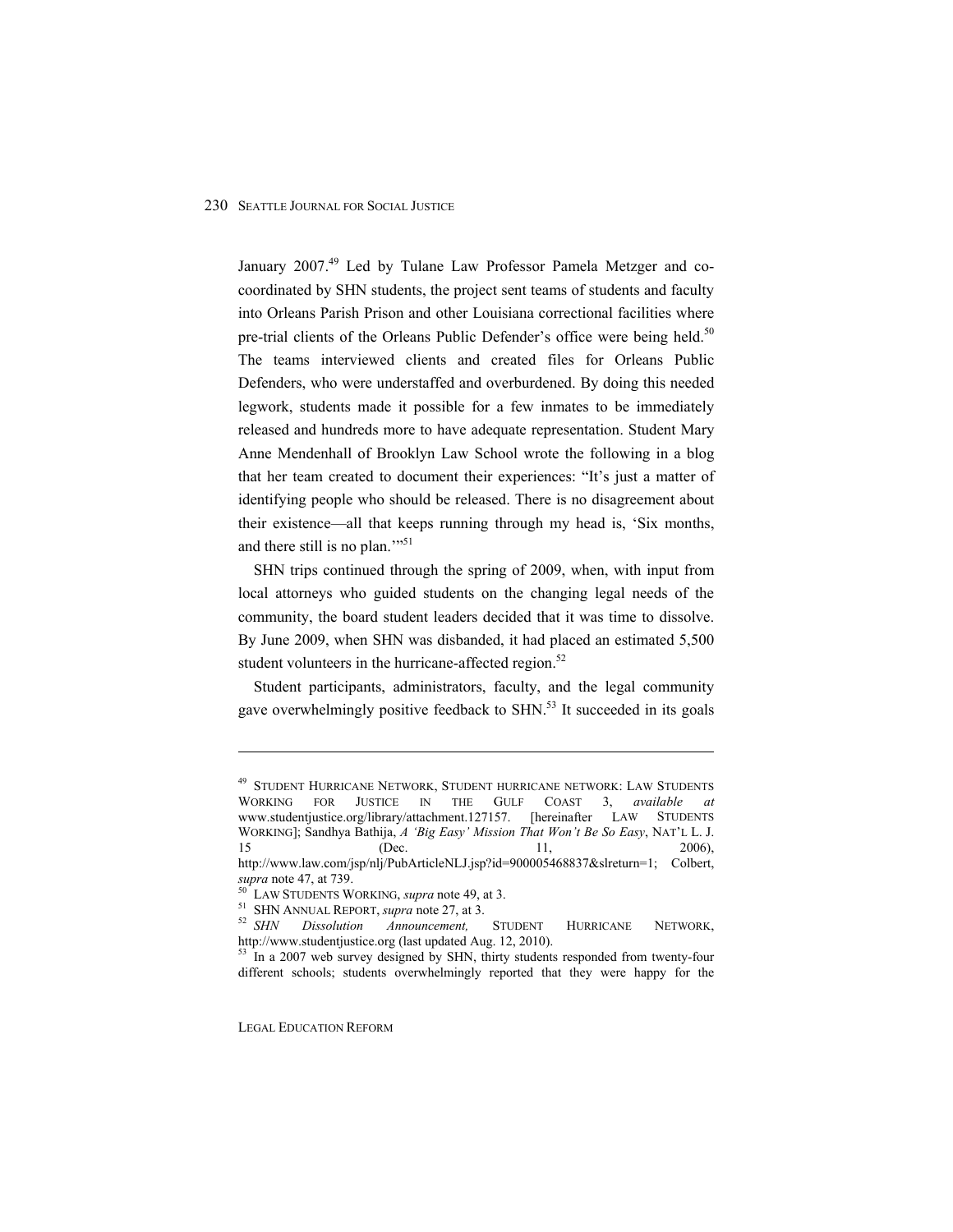of providing legal assistance to under-resourced organizations during a time of crisis and in a way that did not overburden these organizations. It also achieved the goals of working in solidarity with the people of the Gulf Coast, providing practical educational experiences for students about postdisaster legal issues and their social justice implications in the Gulf South. SHN completed a tremendous amount of work, largely directed by local organizations, which enabled these groups to access law student volunteers. Dozens of schools notified SHN about their report-back events, and students routinely shared that their volunteer experiences had been eyeopening and life-changing.

SHN faced many challenges and disappointments as well. In post-disaster regions, housing and other basic necessities are hard to come by. During the 2005 trips, electricity was spotty and there were serious concerns about placing additional strains on the community when all housing space was needed by returning residents.<sup>54</sup> Furthermore, students could only provide limited assistance over the course of their week-long placements, and projects could not always meaningfully accommodate large numbers of short-term volunteers.

Another challenge centered on meeting law students' expectations. At times, students were very demanding, requesting placements with specific organizations or placements in specific locations. However, SHN's priority was focused on placing volunteers where assistance was most needed. The greatest challenges centered on providing adequate supervision for law students, which was overwhelming at times for host organizations. Moreover, quality control of the law students' work was difficult. The limited orientation for students included cultural and anti-racism training, but, given time constraints, these sessions were not always sufficient.

opportunity for pro bono placements and found the work meaningful, worthwhile, and rewarding. SHN STUDENT SURVEY (Mar. 21m29, 2007) (on file with author Laila Hlass). 54 *See* Saulny, *supra* note 29; Horsley, *supra* note 29.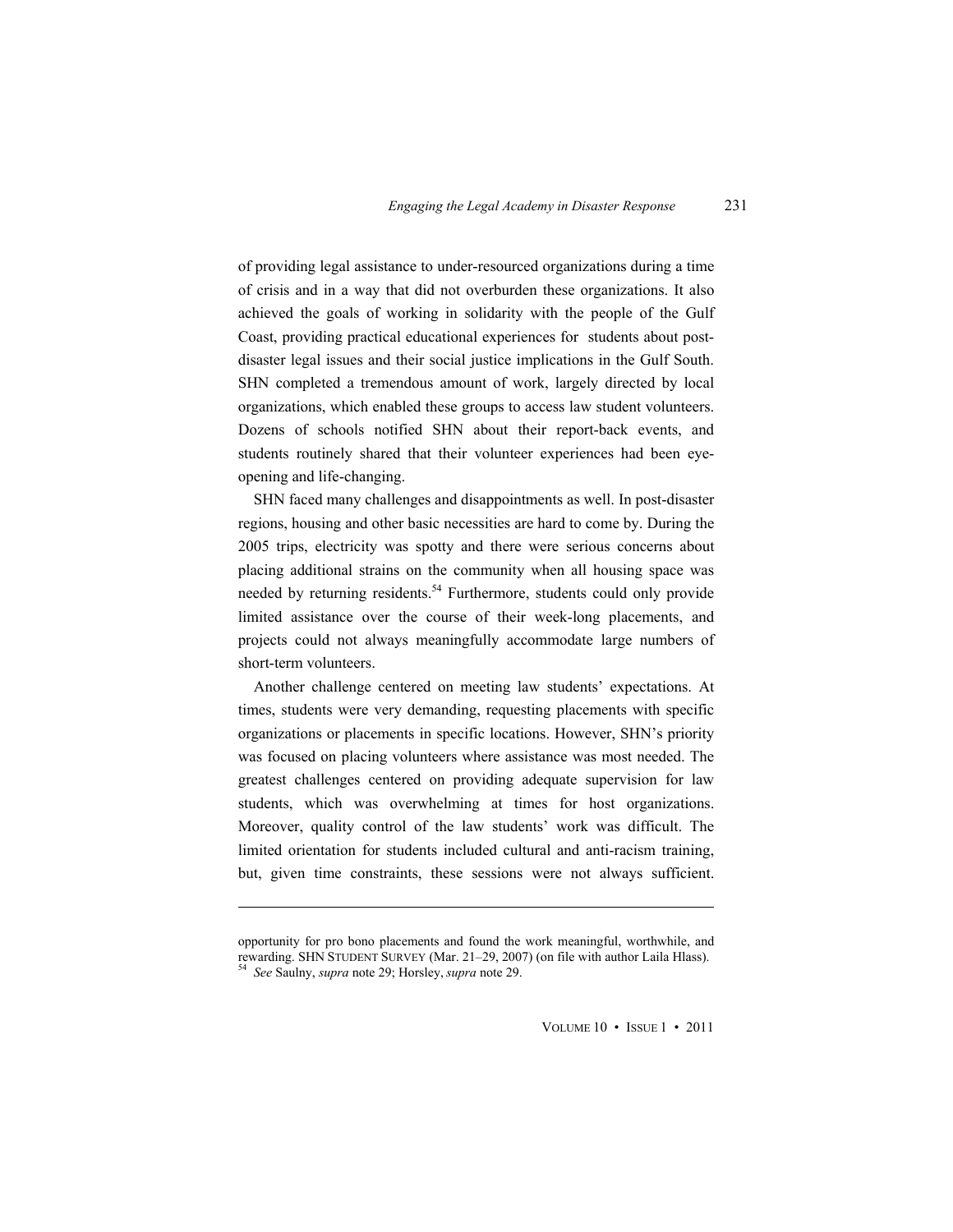Lastly, as an all-volunteer organization with student members scattered across the country, SHN faced all sorts of logistical obstacles. It was challenging to build and maintain relationships and complete tasks when members were an ever-changing cast of full-time, volunteer law students.

Yet, SHN's legacy lives on. Thousands of law students responded to the disaster in the Gulf Coast, while attorneys and law firms, by and large, did not respond on the same scale.<sup>55</sup> Students have reported that this experience was one of the more important in their legal education; more than a dozen SHN alumni began careers in the disaster arena after law school.<sup>56</sup> SHN has left its mark, most importantly, through the connections that it helped create between law school administrators and individual organizations, as these relationships are ongoing and continue to bring dozens of law students to the region to perform recovery work. Furthermore, SHN serves as a useful model for students who want to respond in a meaningful way to future disasters. The success of SHN not only shows law students that it is possible to make a difference in the face of chaos, poverty, and injustice, but it will also hopefully inspire them to actually do so.

#### IV. THE KATRINA AND DISASTER LAW SEMINAR

Inspiration for developing the Katrina Seminar came from then-first-year student, Candace Chen. After the devastation in the Gulf Coast, Ms. Chen

LEGAL EDUCATION REFORM

<sup>55</sup> Lisa Lerer, *O Lawyer, Where Art Thou? How law firms are failing New Orleans*, SLATE (July 6, 2007), http://www.slate.com/id/2169850/.<br><sup>56</sup> SHN alumni who moved to the region after law school include Morgan Williams of

the Greater New Orleans Fair Housing Action Center; Alice Reiner of NO/Aids Task Force; Lauren Bartlett of Southeast Louisiana Legal Services; Sean Zehtab of the Judge Advocate General; Josie Beets of Legal Assistance at Fort Polk; Jonathan Rhodes of the Louisiana State Bar, Access to Justice Committee; Grainne O'Neal, formerly of the Orleans Public Defender; Amanda Golob of Southeast Louisiana Legal Services; Joshua Holmes of AIDS Law; Allison Korn of National Advocates for Pregnant Women; Annette Hollowell, formerly of Mississippi Center for Justice; Laura Settlemeyer of the New Orleans City Attorney's Office; and Gwynne Kizer Mashon of Southeast Louisiana Legal Services.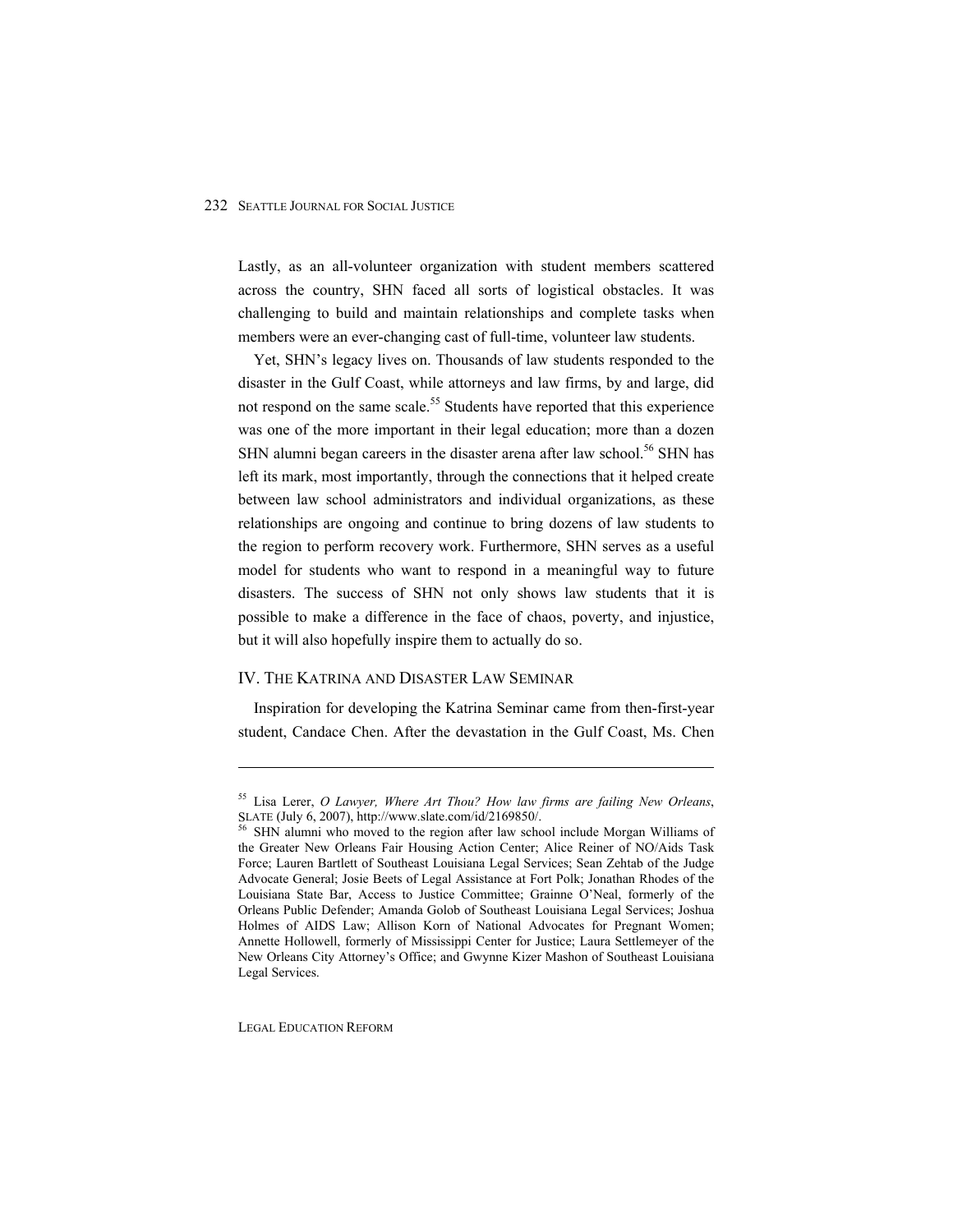started to organize a group of Golden Gate University School of Law students to travel to New Orleans during their spring break in March 2006. After learning of Ms. Chen's volunteer experience, this author realized that the School of Law could support such student efforts by offering a seminar course focusing on legal issues surrounding the disaster and submitted a new course proposal.

During the time that Ms. Chen was figuring out the logistics of the volunteer spring break trip, this author was working on an article considering themes in August Wilson's play, *The Piano Lesson*,<sup>57</sup> and asserting that parallel issues were exposed by the broken levees in New Orleans after Hurricane Katrina hit.<sup>58</sup> The article explores the complexity of intangible property and personhood interests in heritage, culture, and history of the descendants of former slaves and compares these to similarly complex interests in post-Katrina New Orleans. One theme discussed in the article is that by not fulfilling promises of "forty acres and a mule" after slavery, the government abandoned the freed slaves, who were left with no choice but to either become sharecroppers or leave the South to seek paid work in the North. Those who were part of the Great Migration<sup>59</sup> often left behind family, friends, culture, and community. After New Orleans flooded, tens of thousands of residents who had been dispersed throughout the United States faced one obstacle after another in rebuilding their homes, lives, and communities—particularly those who had lived in the Lower Ninth Ward, one of the poorest neighborhoods in New Orleans. Specifically, the article contends that, as a country, we failed the former slaves and their descendants, warning that our response after the breached

 $\overline{a}$ 

<sup>&</sup>lt;sup>57</sup> AUGUST WILSON, THE PIANO LESSON (Penguin Group 1990).<br><sup>58</sup> Rachel A. Van Cleave, *Property Lessons in August Wilson's* The Piano Lesson *and the Wake of Hurricane Katrina*, 43 CAL. W. L. REV. 97 (2006).

<sup>&</sup>lt;sup>59</sup> See, e.g., KIM PEREIRA, AUGUST WILSON AND THE AFRICAN-AMERICAN ODYSSEY 87 (1995).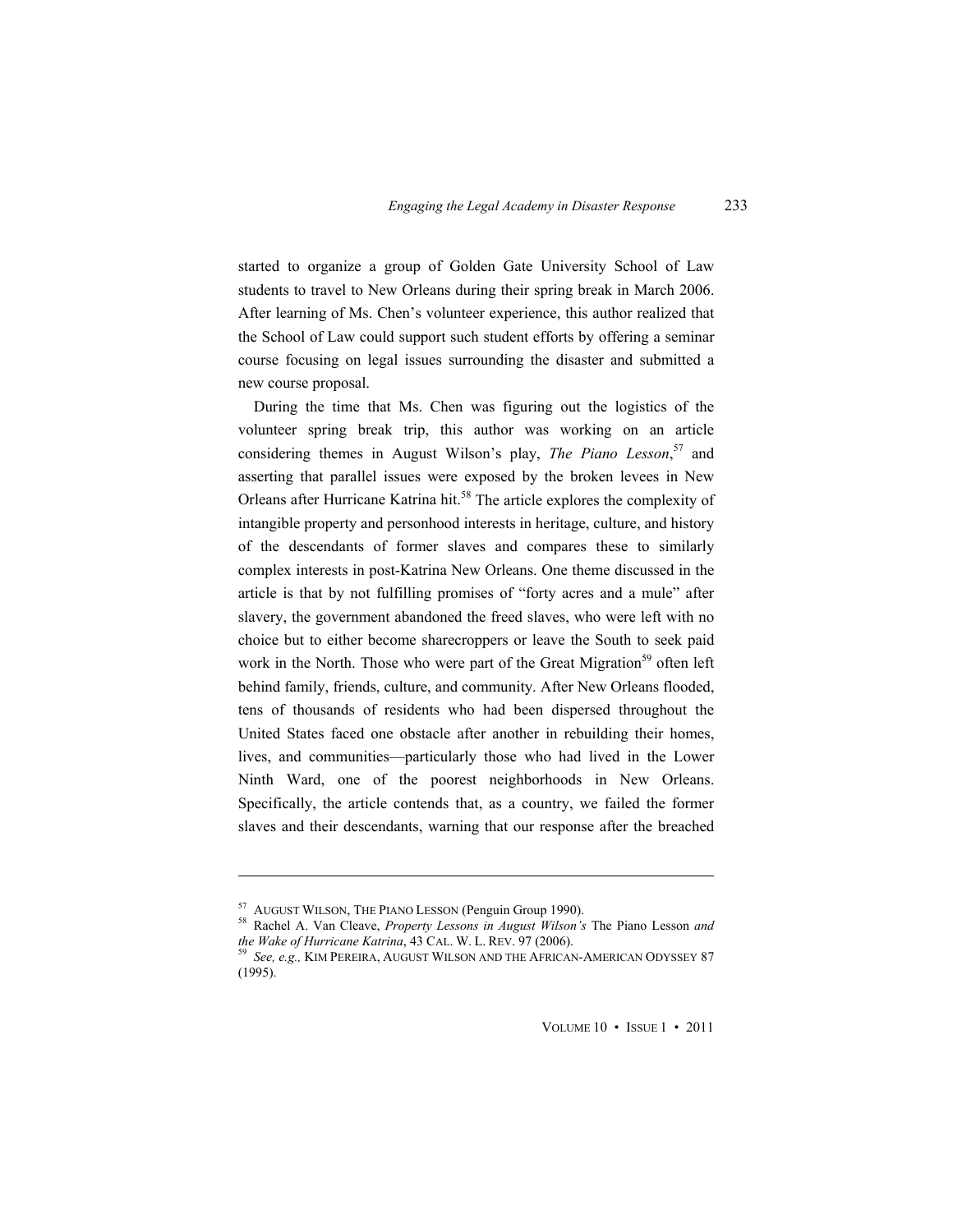levees risks an equally deep and long-lasting failure. Jazz trumpeter and New Orleans native Wynton Marsalis put it best when he described the situation in the Gulf Coast after Katrina as a "signature moment" in our nation's history. $60$  That is, the country's response, both immediate and longterm, would define us as a people.

To both inform the law school community about conditions in New Orleans as well as to encourage students to organize another volunteer trip during March of 2007, the students presented their work at a panel entitled "For the Common Good." The students on the panel showed pictures they had taken, talked about the survivors they had met, and offered poignant reflections on their week in New Orleans. Physical activities included gutting homes to prepare for rebuilding, as well as counting crayons in a school that had flooded to support claims for reimbursement money. Students also completed legal research to defend people who were charged with littering after they had placed their protest placards down during a brief respite. This presentation had the desired effect; other students organized another volunteer trip for March of 2007.

Research for the article about Katrina and *The Piano Lesson* revealed a wide variety of legal issues that Katrina and its aftermath raised for people in the Gulf Coast. The themes explored in that article shaped the Katrina Seminar by using the disaster to raise awareness of what I call "little" Katrinas everywhere": the tenant living in uninhabitable conditions, the housing project declared uninhabitable so it can be demolished, the brutal impact of grinding poverty on the ability of children to obtain an education, the inhumanity of hyper-incarceration. These and other injustices existed before Katrina, both in New Orleans and across the United States. Yet, the Katrina disaster magnified them a thousand-fold, revealing the shameful consequences of persistent neglect. One goal of the seminar is to use the

LEGAL EDUCATION REFORM

<sup>60</sup> Act IV, WHEN THE LEVEES BROKE: A REQUIEM IN FOUR ACTS (HBO Video 2006).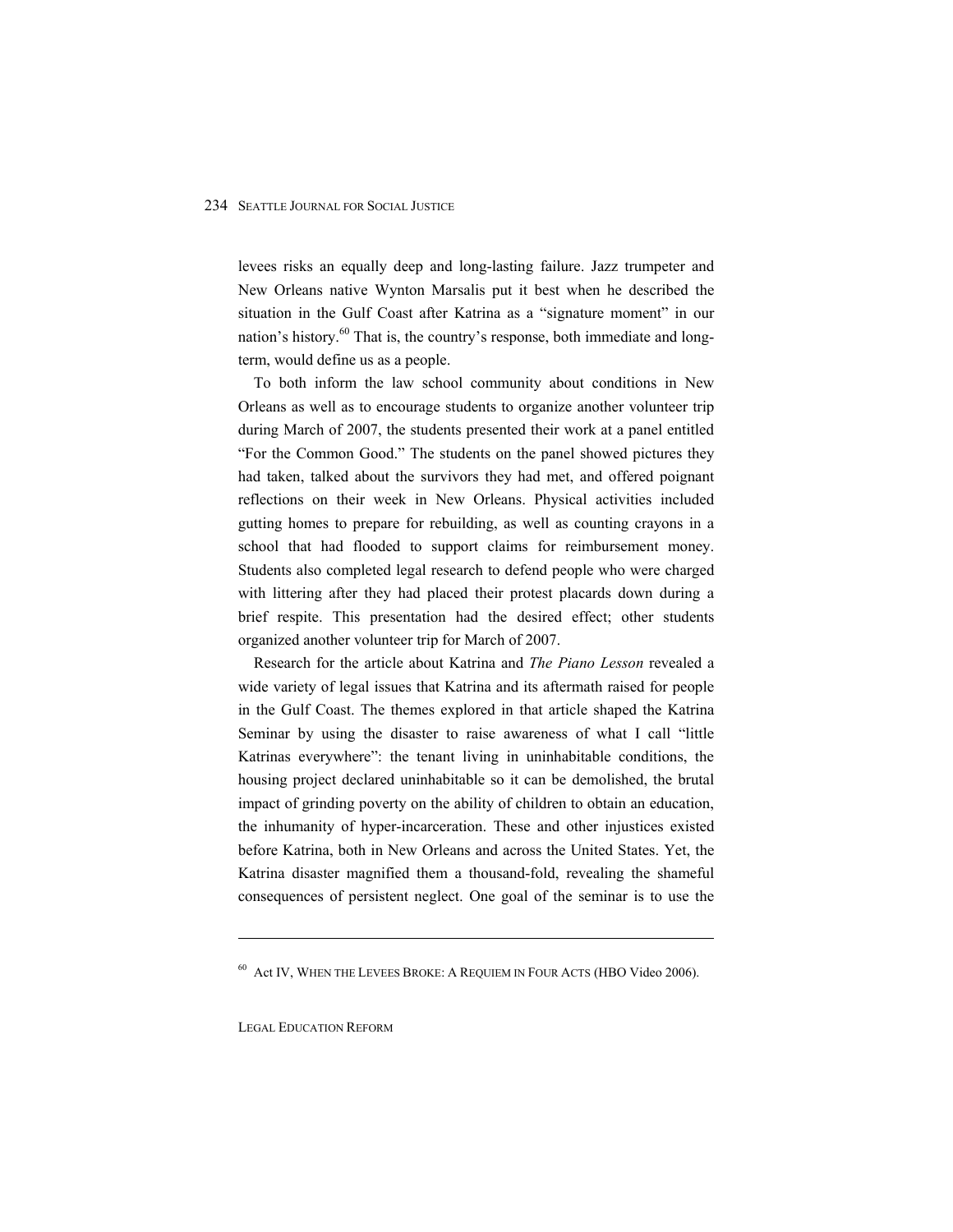disaster lens to encourage students to be aware of everyday injustices and to work with—and advocate on behalf of—those who are most vulnerable.

The course proposal asserted that the aftermath of Katrina exposed poverty, racism, injustice, and inequality[and that addressing these issues in a classroom setting would be beneficial to our students and to the legal community. In addition, the course would appeal to students with a variety of interests, from insurance law to animal rights. The description of the course also included a legal research and writing component that would focus on topics identified by advocates in the Gulf Coast, thus also benefitting the larger legal community. The proposal also included a component in which students would present their research to the entire Golden Gate University community as a way to inform others.

The Katrina Seminar was approved for the spring of 2007 semester; support from legal professionals and scholars helped establish the seminar's foundation. Jim Chen and Daniel Farber had recently published *Disaster*  Law: Katrina and Beyond, <sup>61</sup> which was assigned to the students. A number of public interest attorneys in the Gulf Coast were enlisted to suggest topics for student research that would also be helpful to the lawyers. Michele Benedetto Neitz, a colleague, introduced this author to the Mississippi Center for Justice's Karen Lash,  $62$  who happened to be traveling to San Francisco during the first few weeks of the seminar. Not only did Ms. Lash speak to the class about her experiences in Mississippi after Hurricane Katrina, but she also crafted a number of research topics that students could work on and that would be helpful to the lawyers at the Mississippi Center for Justice. Her presentation served as additional motivation for students to

 $\overline{a}$ 

 $^{61}$  DANIEL A. FARBER, ET AL., DISASTER LAW AND POLICY (2d ed. 2010).<br> $^{62}$  Karen Lash works at the Mississippi Center for Justice. She is a former Associate Dean of the University of Southern California Gould School of Law and is currently a consultant for law schools, nonprofits, and government agencies building community partnerships.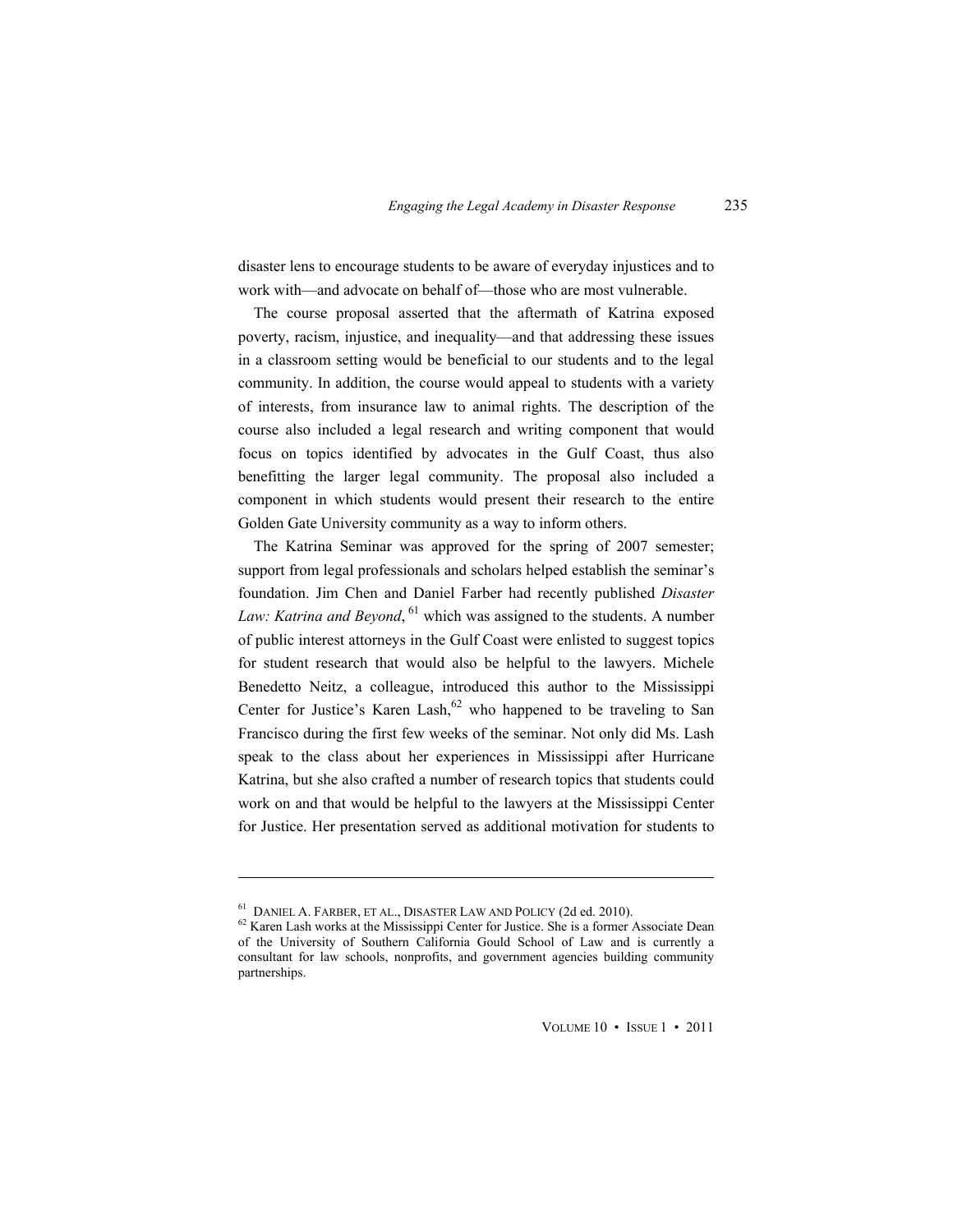work on the topics, which mostly related to landlord/tenant law in Mississippi and Louisiana.

The seminar has changed somewhat every time it has been offered. The topics in the spring of 2007 focused on landlord/tenant issues. Students focused on issues such as problems with laws that allow landlords to post eviction notices—particularly when tenants have not been able to return to their homes—and the landlord's duty to preserve the tenant's possessions. Students also wrote about problems with disaster response for people with physical or psychiatric disabilities. The capabilities of the seminar changed significantly during the spring 2008 semester with the incorporation of ResearchLink, which was created by the American Constitutional Society  $(ACS)^{63}$  ResearchLink's website accepts research topics from public interest lawyers and posts them online. Law students can select topics and work on them for academic credit with the supervision of a faculty member. As the ResearchLink website states:

By connecting law students and faculty with the research needs of public interest organizations and advocates, ACS ResearchLink has become an invaluable resource for the public interest community, while also enhancing the relevance and influence of student academic scholarship. The project leverages previously untapped resources to generate and share new ideas about important legal issues, while engaging the next generation of lawyers in addressing vital law and policy issues that will shape the future of our country and facilitates a triangle among the law student, the faculty member and the lawyer posting the topic.<sup>64</sup>

The Golden Gate University faculty member teaching the Katrina & Disaster Law Seminar agreed to supervise the research and writing project, evaluate the work for academic credit, and certify that the student earned a

LEGAL EDUCATION REFORM

<sup>63</sup> ACS Research Link, AM. CONSTITUTION SOC'Y FOR LAW AND POLICY, http://www.researchlink.acslaw.org (last visited Dec. 2, 2011). <sup>64</sup> *Id.*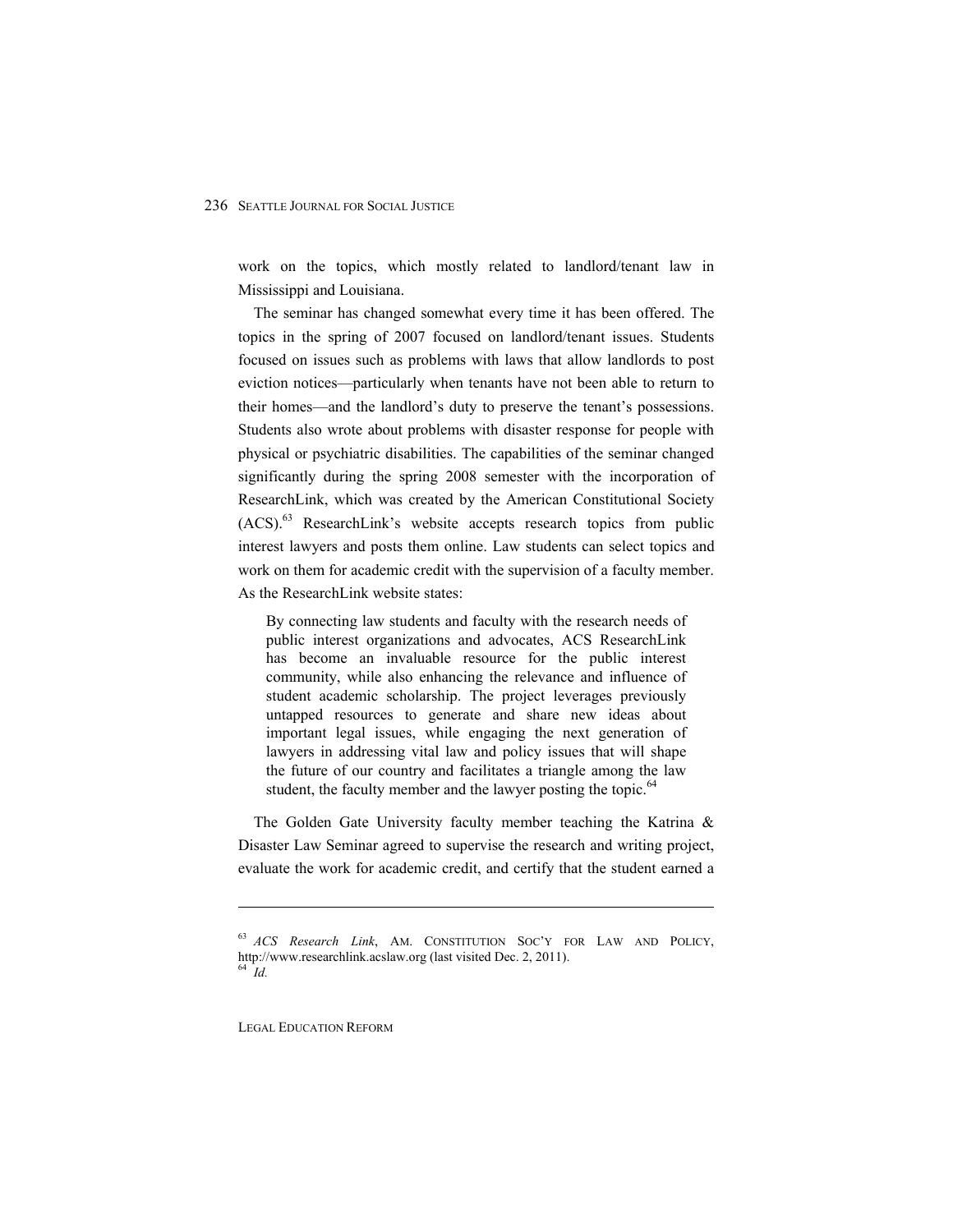passing grade. In other words, by using ResearchLink, faculty commit to do what they already do when they supervise or require student research papers. The public interest lawyers who post the topics agree to serve as a resource for students. Each student is able to speak with the public interest lawyer by phone on at least two occasions to have specific questions answered by the attorney. The student commits to completing the project and submitting the final product to the professor for a grade, to the public interest lawyer who posted the topic, and to ResearchLink, which will consider publishing the finished product on its website so that it is available to other advocates.

When ACS launched this website, the task of obtaining topics for students that would be useful to practicing lawyers became much easier. These projects focused primarily on the Federal Emergency Management Agency (FEMA). Specifically, students researched and wrote about the following topics: FEMA's attempts to recoup money that it claimed had been paid out incorrectly, due process issues arising from FEMA's denials of assistance, barriers to FEMA assistance for people with low English proficiency, reduction of FEMA assistance when survivors purchased the trailers issued to them by FEMA, and how a number of contractors hired by FEMA to assess damages conducted mere "drive-by inspections" of damaged homes and property. Students also worked on projects examining the feasibility of requiring landlords to accept housing vouchers for rent and drafted a primer on Louisiana inheritance laws, which out-of-state attorneys could use to help survivors establish title in their applications for money from "The Road Home" program.<sup>65</sup>

Discussions with my fellow panelists and those who attended the December 2010 Society of American Law Teachers (SALT) Teaching

 $\overline{a}$ 

<sup>65</sup> *See* Navneet Singh, *Suggested Policy Changes to the Louisiana Legislature for Establishing Clear Title, AM. CONSTITUTION SOC'Y FOR LAW AND POLICY (July 2008).*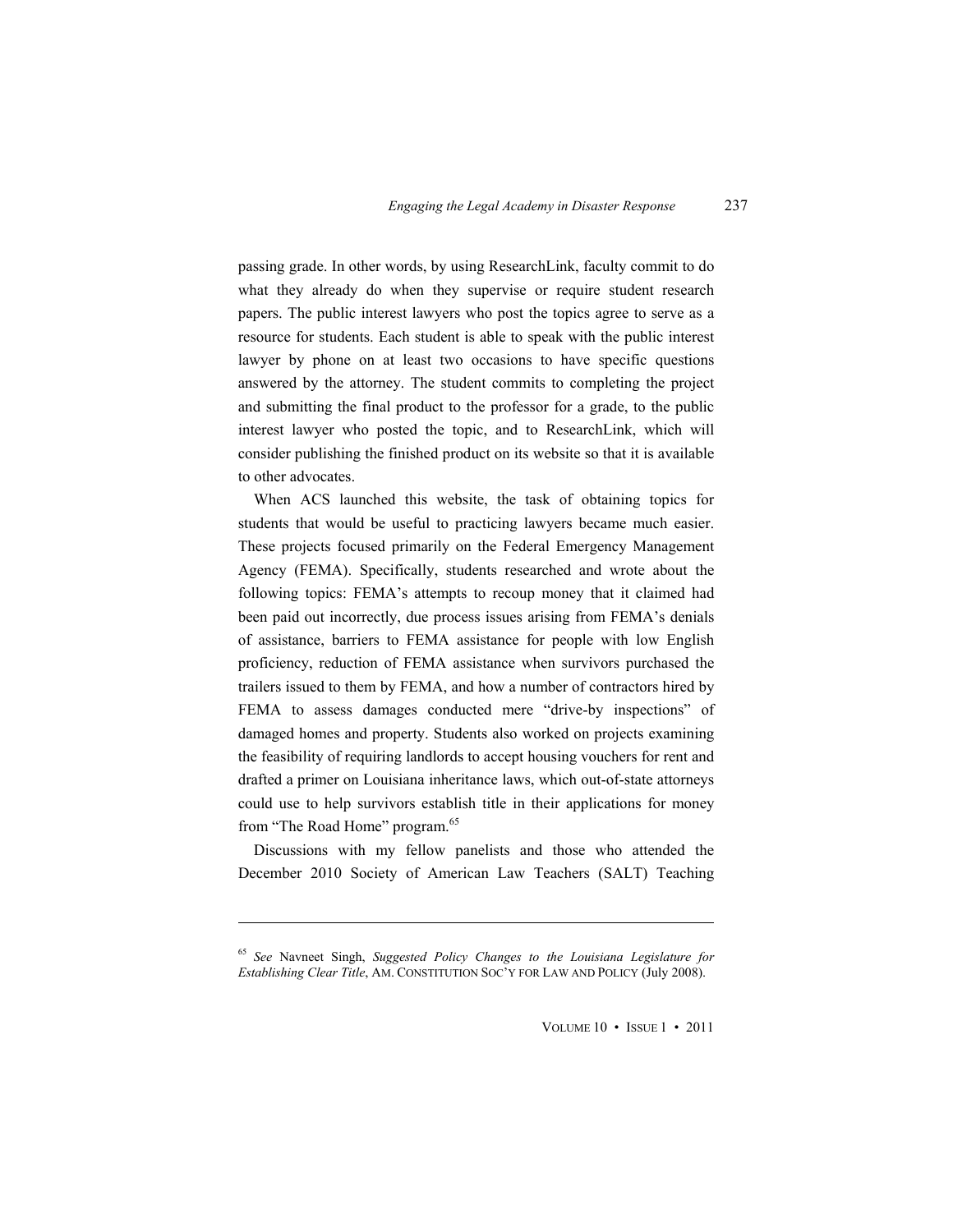Conference gave rise to the idea of changing the focus for the spring 2011 seminar to examine issues before disaster hits, rather than after. One model for this is JoNel Newman's work at the University of Miami.<sup>66</sup> Professor Newman suggested that students could organize materials to inform volunteer lawyers how to help a disaster survivor apply for emergency food stamps or FEMA housing assistance. Subcommittees of the California Bar Association and the Bar Association of San Francisco had ideas for other possible topics. While the California Bar had just begun to implement a plan to update its 1997 Disaster Manual, it was too early in the process to design topics for students this semester. These topics, however, may be possible for the fall 2011 term.

Most recently, in spring of 2011, students worked on a variety of issues: FEMA's single household rule as it might apply to single-room-occupancy housing, how the Ninth Circuit might resolve the issues differently in *Ridgely v. Federal Emergency Management Agency,*67 post-disaster plans for foster children in California, how to apply for emergency food stamps after a disaster, challenges immigrants face when seeking assistance after a disaster, and the one topic from ACS about contractor fraud in Mississippi.

As a complement to addressing social justice issues by means of student research papers, the seminar seeks to help students hone their writing skills. Developing effective and thoughtful writing skills is critical to becoming an effective lawyer. Therefore, the seminar devotes a significant amount of time and focus to writing. Students must periodically submit shorter assignments during the semester to ensure that they are thinking and writing

LEGAL EDUCATION REFORM

<sup>&</sup>lt;sup>66</sup> Newman & Swain, *supra* note 7, at 41.<br><sup>67</sup> 512 F.3d 727 (5th Cir. 2008) (holding that the plaintiffs' preliminary injunction request hinged on whether they had a property interest in FEMA assistance and that the statute and regulations governing the rental assistance program were not sufficient to create a property interest).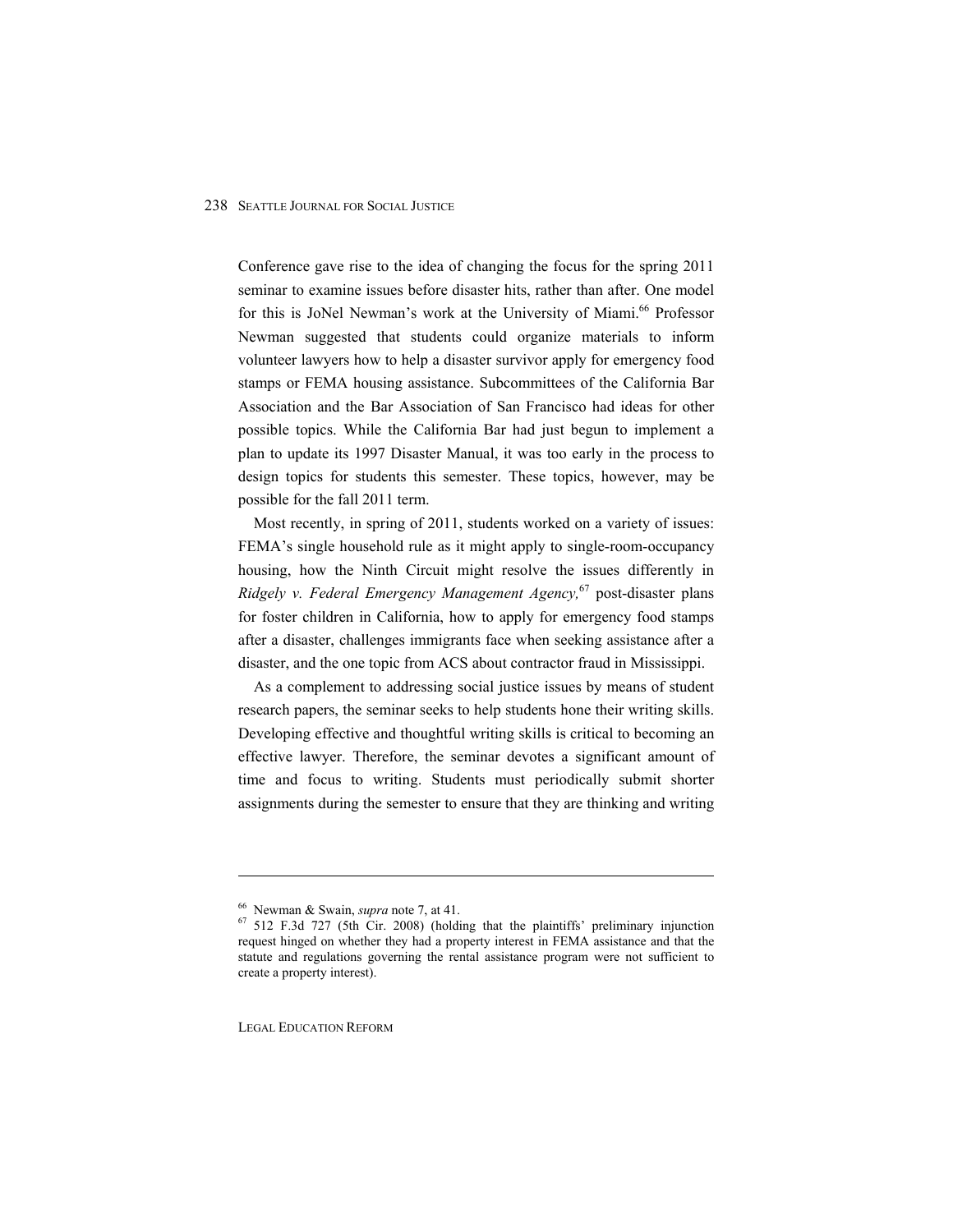about their topic early on. $68$  In addition to these assignments, class time is also devoted to "paper rounds" during which students discuss their research and writing processes. Students learn about other students' topics in greater depth than what is otherwise assigned in class readings. After both peer and instructor editing processes, students turn in their final papers to present to the Golden Gate University community.

Students have found the Katrina Seminar to be very worthwhile. Through course evaluations, students have indicated that they prefer this seminar model to the traditional model of research papers, which are read only by the professor. In addition, students seem to be particularly motivated to work on their topics because they want to create something that will be useful (thanks to the willingness of lawyers to post topics on the ACS ResearchLink). Aside from a few instances (one former student who worked for the Mississippi Center for Justice the summer after she worked on a landlord/tenant issue for the Center, and two students who had their papers published on the ACS ResearchLink), lawyers gave no direct feedback to students who had engaged in research. Rather, the primary benefits of the seminar are the heightened awareness of social justice issues that students obtain through the course, including their research—and how the presentations of their work to the law school community help to inform others about these issues.

By incorporating into the seminar the theme that "there are little Katrinas" everywhere," my hope is that students viewing social injustice through the lenses of hurricanes, earthquakes, fires, and floods will see the disastrous effects of everyday injustices such as poverty, hyper-incarceration, and inadequate access to education and health care for the most vulnerable.

 $\overline{a}$ 

<sup>&</sup>lt;sup>68</sup> A new component that the Katrina Seminar will now incorporate is to assign students a full-length law review article to read for class. This approach is similar to the one developed by Jacqueline D. Lipton. *See* Jacqueline D. Lipton, "Ph.D. Lite": A New *Approach to Teaching Scholarly Legal Writing,* 2009 CARDOZO L. REV. 20 (2009).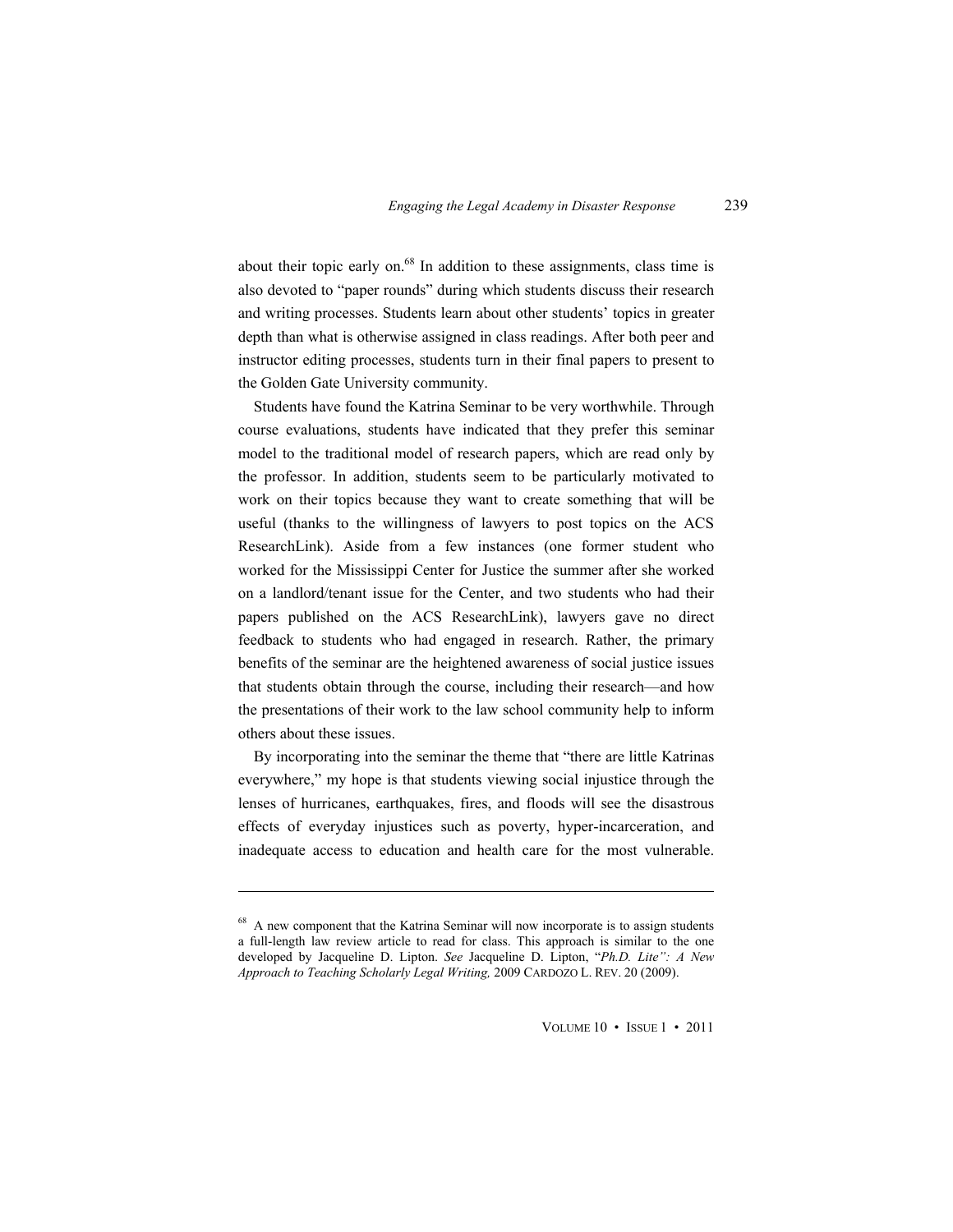$\overline{a}$ 

These aspiring advocates can continue to have a role in changing these situations once they obtain their license to practice law.

#### V. ON THE FRONT LINE AFTER THE TUSCALOOSA TORNADOES

On April 27, 2011, Alabama was hit with sixty-two separate tornadoes that killed over  $240$  people.<sup>69</sup> Tuscaloosa, the home to the University of Alabama that contains over 30,000 students, including our law school, was struck by a single tornado that stayed on the ground for an unusually long distance. Within six minutes, it left a diagonal stripe of destruction just under six miles long and—in certain places—a mile and a half wide.<sup>70</sup> The university campus was spared any significant damage but our larger community was not. Fifty people died, including six university students, and many others were injured.<sup>71</sup> Twelve percent of the city was severely

LEGAL EDUCATION REFORM

<sup>&</sup>lt;sup>69</sup> Mike Oliver, April 27's Record Tally: 62 Tornadoes in Alabama, THE BIRMINGHAM NEWS (Aug. 4, 2011), http://blog.al.com/spotnews/2011/08/april\_27s\_record\_tally\_62\_torn.html; *see* Press Release, State of Ala. Emergency Mgmt. Agency, Fatality Update (July 28, 2011), *available at*

http://ema.alabama.gov/filelibrary/PressRelease/NR\_Fatality\_update\_July28.pdf. 70 THE UNIV. OF ALA., OFFICE OF INST. RESEARCH & ASSESSMENT, CENSUS ENROLLMENT REPORT (Fall 2010), *available at*  http://oira.ua.edu/d/webreports/enrollment2/Fall\_2010/e11.html (stating that in the fall of 2010, there were 30,232 students enrolled at the University of Alabama); Tommy Stevenson, At Large: Tornado's Aftermath Will Be Long-Lasting, TUSCALOOSA NEWS (Aug. 7, 2011), http://www.tuscaloosanews.com/article/20110807/NEWS/110809855 ("In only six minutes, the monster storm ripped a 5.9-mile diagonal swatch  $\dots$  through the heart of the city."); *see also State of the Climate: Tornadoes*, NOAA NAT'L CLIMATIC DATA CTR. (Apr. 2011), http://www.ncdc.noaa.gov/sotc/tornadoes/2011/4 (stating that the tornado reached a width of 1.5 miles).

<sup>71</sup> Laura Metcalf, *Families Accept Degrees for Alabama Tornado Victims*, TUSCALOOSA NEWS  $(Aug. 7, 2011),$ http://www.tuscaloosanews.com/article/20110807/NEWS/110809814 (stating that six university students died in the storm); Stephanie Taylor, *City Raises April 27 Storm Death Toll to 50*, TUSCALOOSA NEWS (Aug. 13, 2011), http://www.tuscaloosanews.com/article/20110813/NEWS/110819903 (noting that earlier casualty calculations estimated Tuscaloosa's tornado-related deaths at forty-seven although later information revealed the number to be fifty).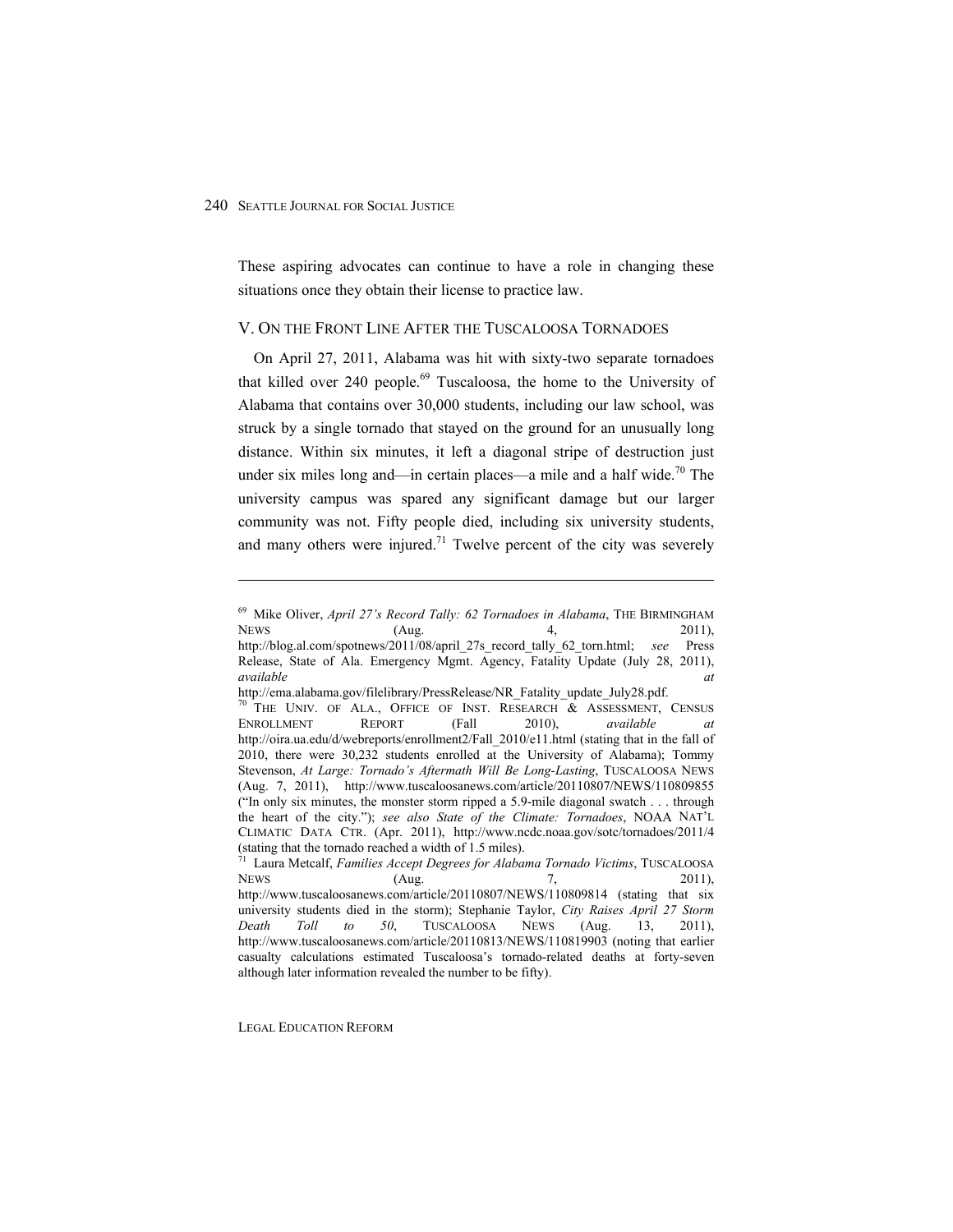damaged or destroyed.<sup>72</sup> This section documents my personal account of the tornado disaster, and the development of a law clinic response using models built on Katrina experiences.

Our area had been warned of the particularly dangerous conditions giving rise to the certainty of some level of severe weather and the possibility of deadly conditions. The university suspended classes in the afternoon, and fortunately many people took the warning seriously. Though this tragedy cost lives, homes, businesses, and altered many Alabamans' lives permanently, most of us are able to describe close calls and count ourselves fortunate to have been missed.

The Law Clinics were able to benefit from some of the lessons learned through the landmark work done assisting those displaced by previous disasters. We received assistance from law clinicians in the South and Southeast, including, most significantly, from our Katrina-affected neighbors. Some of our clinicians and many of our faculty who had volunteered for related disaster projects of various types were living in Tuscaloosa when we participated in a clinical program to assist Katrina relocatees. The foundation from that project was critical as we began to consider how the law school clinics might respond to the disaster. Sitting in the law school with no power—and communicating by some available landlines and texting—we began to develop a plan. We hoped to create a legal assistance project based on the model that had been successful in the Katrina effort. Basically, the project trained law students in intake processes, placed them in shelters and disaster assistance centers, and then paired them with clinic lawyers or local volunteer attorneys to handle legal matters to conclusion. Assignments to local attorneys were handled by the county bar president.

 $\overline{a}$ 

<sup>72</sup> Robin DeMonia, *Alabama Tornadoes: Cites Turn Toward Ways to Rebuild*, AL.COM, (July 27, 2011), http://blog.al.com/spotnews/2011/07/alabama\_tornadoes\_cities\_turn.html.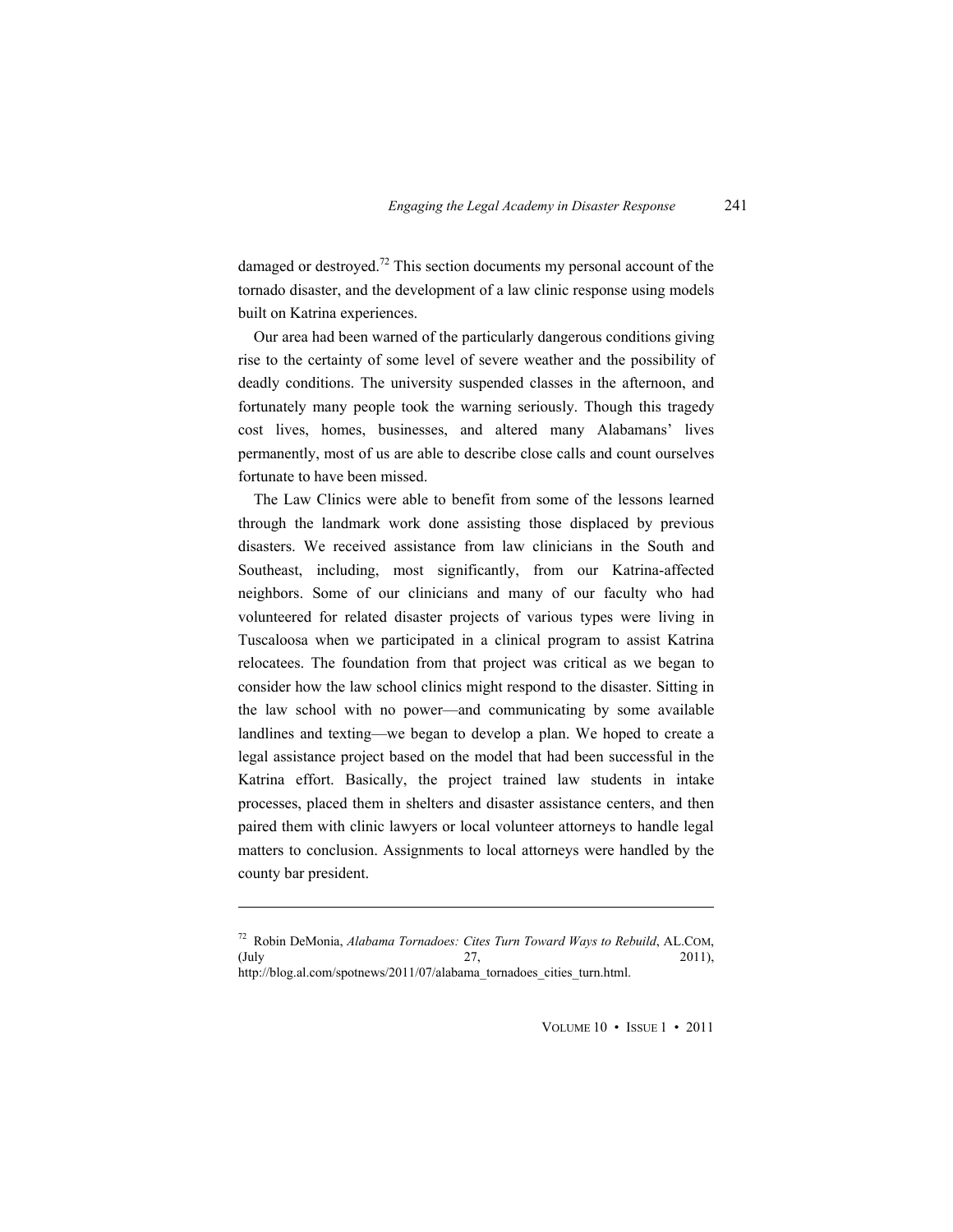There were several challenges to applying this process in the present situation in Alabama. First of all, the law student population was hit hard itself. Students and staff here somehow managed to account for every law student within the first several hours of the tornado, and no one was seriously injured. Even so, a total of fifty-six students—over 10 percent of our law school population<sup>73</sup>—lost all of their belongings, and even some pets. Everyone knew someone close to them who was impacted. The student leadership quickly organized housing and communication links—to the extent available—and started sending out work parties twice a day. While the main campus simply cancelled the remainder of the semester, our students had not completed any graded work, and thus we could not eliminate final exams, which would be the only basis for their final assessment of their course performance. Projecting into the summer, we had no idea whether we would have the student staffing sufficient to meet the community's legal needs if we went forward.

On April 29, I contacted the Alabama State Bar volunteer lawyer coordinator to share my thoughts and hopes of creating a legal assistance response to our disaster. I was told there were plans for a conference call that afternoon with the bar and the Young Lawyers Division, which has disaster response as its mission.<sup>74</sup> She gave me the time and call-in information, and I went to our offices to review the plans from our post-Katrina efforts. There was a voicemail from Bob Kuehn, former director of our clinics and architect of our Katrina relocatee project, urging me to seize

LEGAL EDUCATION REFORM

<sup>73</sup> *See Quick Facts,* UNIV. OF ALA. SCH. OF LAW, http://www.law.ua.edu/admissions/quick-facts/ (last visited Oct. 21, 2011).<br><sup>74</sup> In the late 1970s, the ABA Young Lawyers Division entered into a Memorandum of

Understanding with FEMA to provide legal disaster services. *See* AMERICAN BAR ASS'N YOUNG LAWYERS DIVISION, DISASTER LEGAL SERVICES TRAINING MANUAL 12-16 (2011),

http://www.americanbar.org/content/dam/aba/administrative/young\_lawyers/fema\_manu al\_2011.authcheckdam.pdf.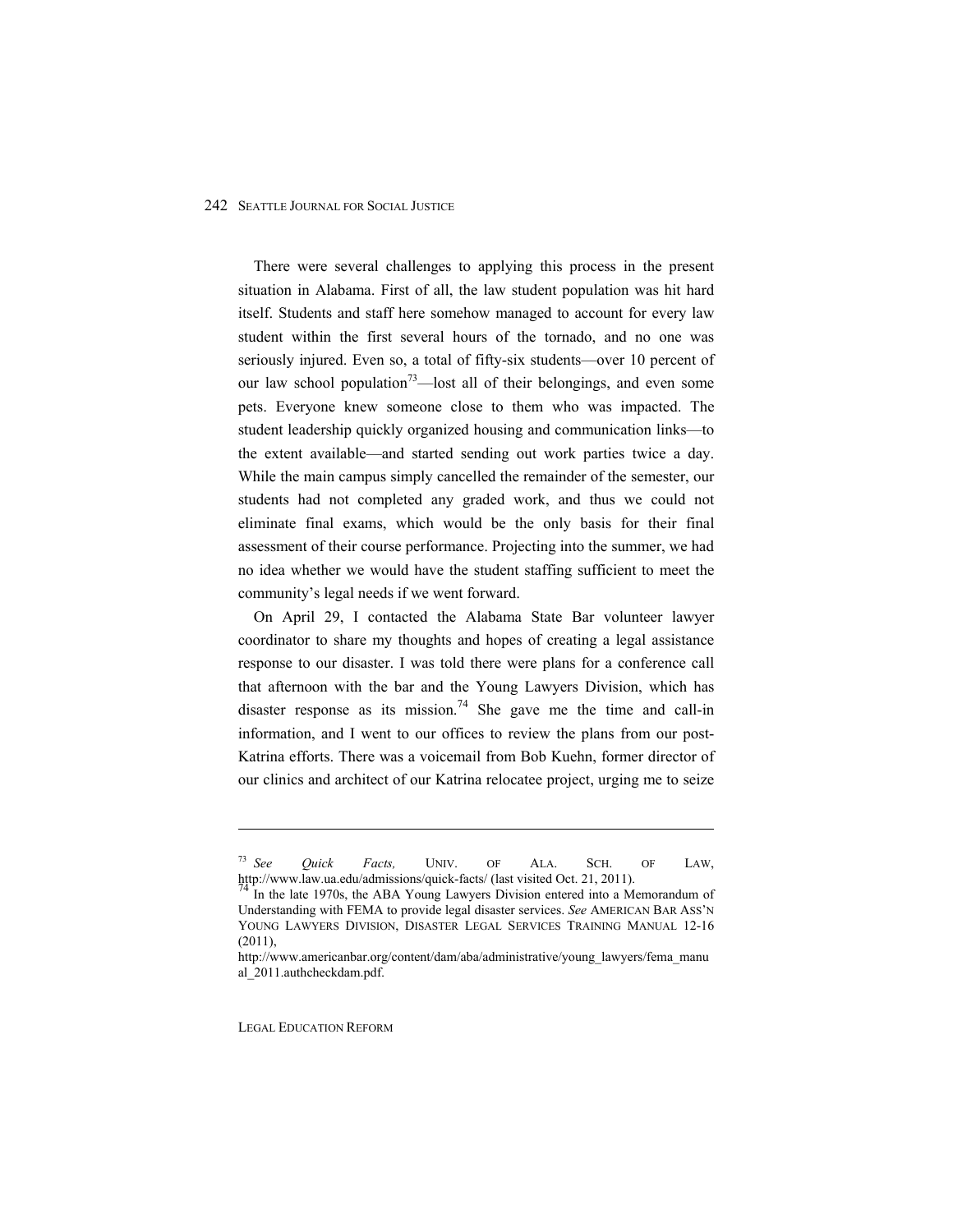the opportunity for the law clinics to rise to the occasion and offering to assist in any way possible. Within the hour, however, I received an e-mail and was "disinvited" to participate in the call, though I was assured that the law school would be an important part of the response as the bar and the Young Lawyers Division moved forward. The bar president was copied on the e-mail.

I called in despite the request, but held my tongue and primarily listened. The bar and Young Lawyers Division devised plans to set up a statewide hotline with a number, which would need to be publicized, and to hold clinics at various locations around the state beginning the week of May 23. I, however, felt strongly that we could be up and running in days—rather than wait—because our law school community was too eager to assist. When I shared these feelings, the bar and Young Lawyers Division suggested that I was overestimating the demand. Some participants stated, from past disaster experience, that legal needs would not develop until later in the post-disaster aftermath, and that service agencies, supplemented with assistance from volunteer lawyers on-site at day clinics, could handle much of the immediate need. I felt that I had failed to explain what the law school had to offer, and why our experiences made us well-suited to help direct the response.

Inspired by our students' initiative in taking action rather than waiting for others, I determined that we would proceed in establishing our clinic. I had concerns that I was over-committing all of our clinic personnel, who had full-time responsibilities already, because volunteer lawyers had not yet made a commitment to our model. We were guessing both the demand and our capacity. At that point, several things began to move at once. We dug out older disaster relief manuals from Legal Services Alabama and students began to update the information. I worked to make contact with other service and volunteer organizations, both to find locations to set up our outreach and to inform these organizations that our services were available. With communications still spotty, it was difficult to even know the full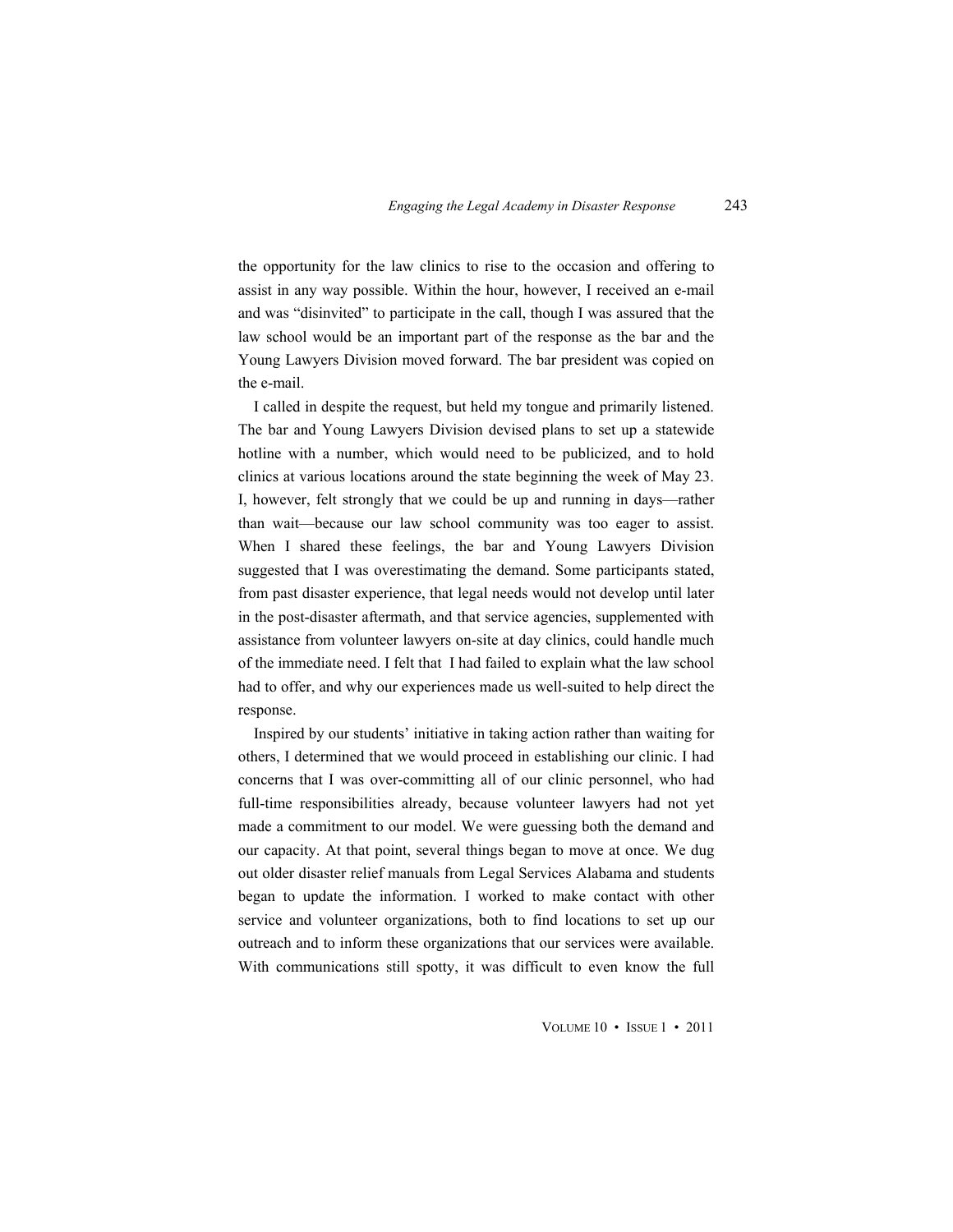range of damage. In addition, Tuscaloosa's American Red Cross and Salvation Army shelters were destroyed, so those traditional starting points were literally no longer on the map.<sup>75</sup> Other staff members were developing procedures and processes for funneling intake interviews through assessment and case staffing, filing, and referrals-all the while fielding walk-in clients at the clinics.

On Tuesday, May 2, I contacted a local lawyer and long-time acquaintance to discuss the role of the local bar in the disaster relief efforts, still hoping for assistance in some significant capacity. After realizing that what he thought would be a one-day operation that Thursday was going to be an on-going clinic for as long as we believed it was needed, he paused, turned over to a blank page of his yellow legal pad and said, "Give me what you need from us to play your A game." What followed was a frank assessment of what we both thought possible in terms of organization and commitment from both groups.

Our new partner then took back to the bar a proposal for an ongoing, clinic-led collaboration. His leadership within the county and state bar made this possible. Nevertheless, we both had to make compromises to meet the needs of the Alabama State Bar Volunteer Lawyers Program, the limitations on the time commitment from local attorneys, and the "best practices"perhaps somewhat unrealistic—aspirations of myself and our other clinicians.

In the meantime, we put together a training workshop agenda, dividing both substantive law and skills areas among ourselves and calling in a

LEGAL EDUCATION REFORM

<sup>75</sup> Amanda Simmons, *Local Red Cross Chapter Moves Into New Office*, TUSCALOOSA NEWS  $(June$   $1,$  2011), http://www.tuscaloosanews.com/article/20110601/news/110539931 (stating that the Red Cross's Tuscaloosa office was seriously damaged in April 27 tornado); Lydia Avant, Loss of Shelter Complicates Tuscaloosa's Homeless Situation, TUSCALOOSA NEWS (June 24, 2011), http://www.tuscaloosanews.com/article/20110624/news/110629810 (stating that Tuscaloosa's Salvation Army shelter was destroyed in the April 27th tornado).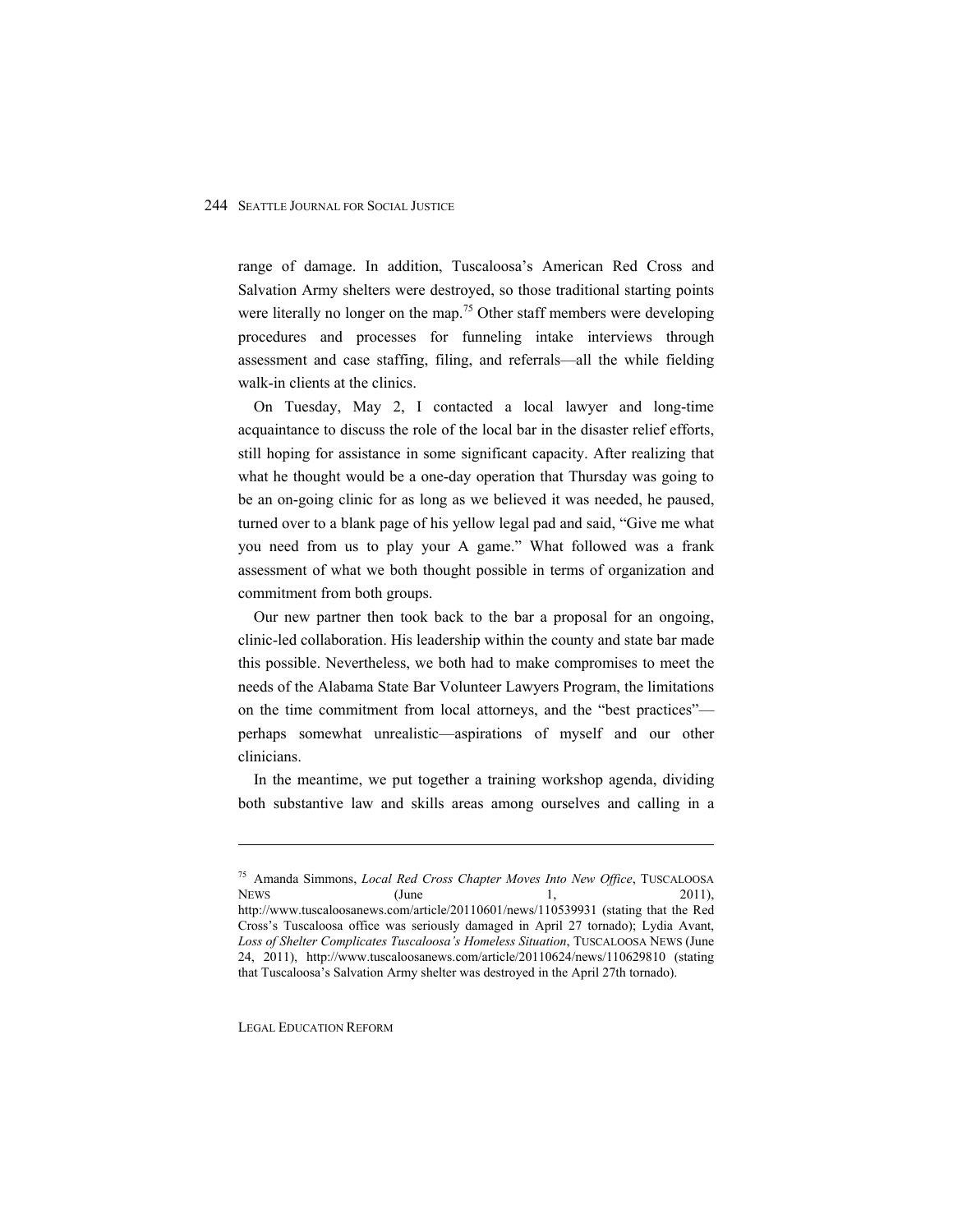volunteer young lawyer (and veteran of our first domestic violence clinic) to educate our students and us on basic FEMA processes. Seventy-four students and several staff from other areas within the law school attended.

Starting on May 5, we set up intakes at the law school clinics each morning and in three remote areas each afternoon, each staffed with at least two student volunteers, a clinic attorney, and a volunteer lawyer. From that day until June 1, we opened 205 tornado relief files, approximately the number our general civil clinic handles in a year. A little over fifty of those went to volunteer lawyers.

Within a few days of starting, it became clear to me that after our initial onslaught of clients, we would need a more controlled environment for rendering assistance. With the permission of the curriculum committee, I taught a first-time summer clinic session to continue the relief efforts. We continued to work the cases we had taken in and continued receiving new clients.

As we began our fall semester, we evaluated what to do next. Intakes were at a lull, intentionally, to give us time to regroup and begin the regular work of the fall clinics. We developed a plan to use Public Interest Institute law students and other law student volunteers to do door-to-door canvassing for unmet legal needs assessment. The SHN and the Mississippi Center for Justice assisted us in developing that plan and the appropriate survey instrument. Within a few weeks after school began, we traveled to visit with the Loyola Katrina Clinic faculty and staff to help us anticipate the future needs of our community and prepare to address them.

In hindsight, although each disaster is unique in substance and scope, I can see that there were difficult lessons we were learning that many of my colleagues could have taught us. Most importantly, there were resources of which I was not aware—and certainly could have used—and ideas and models such as those discussed in this article. There were offers of help, but difficulty in knowing what we could use. There were pre-disaster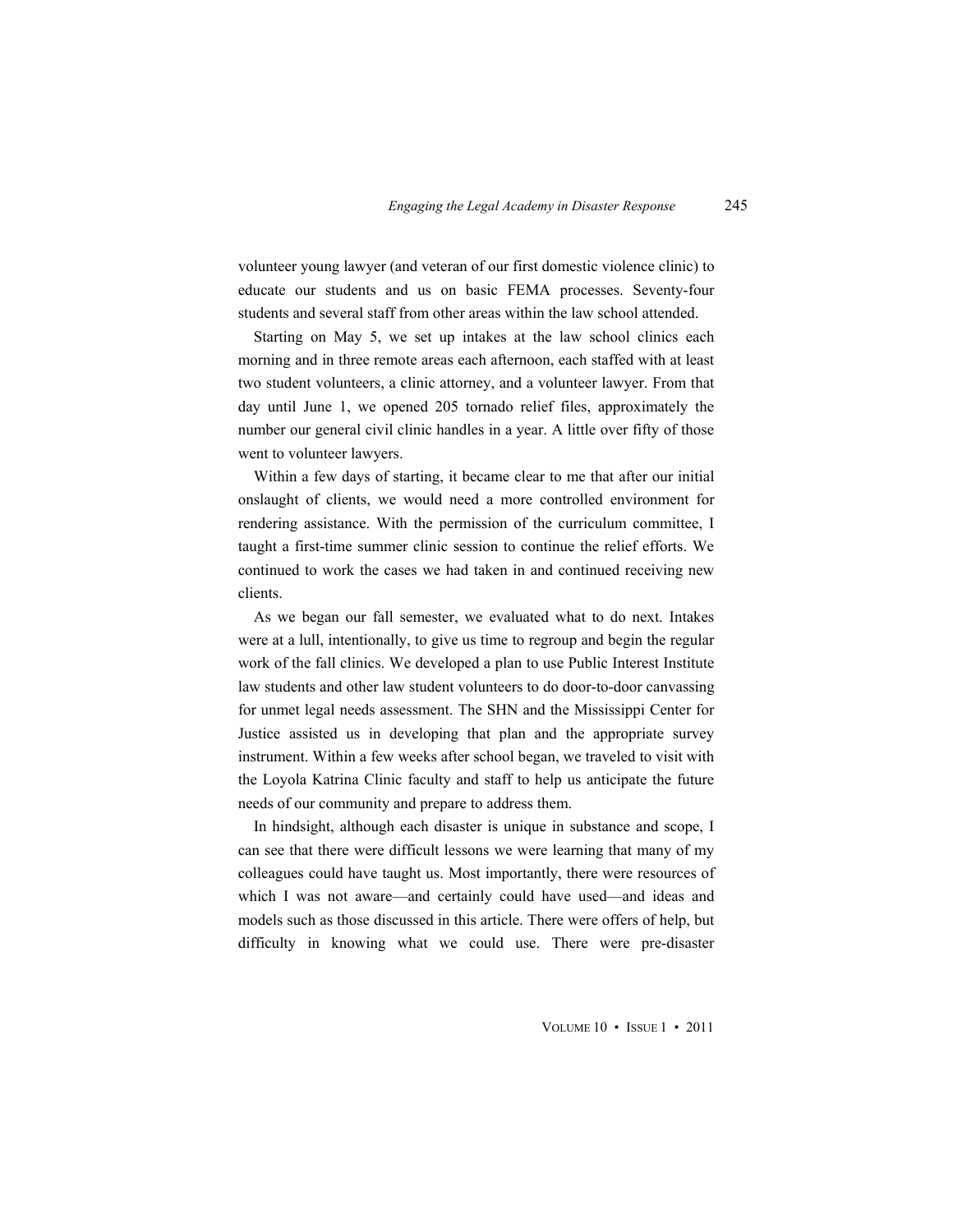relationships and collaborations to be built. But for the previous post-Katrina clinic here, we would have been starting more or less from scratch. I have learned that I share with many others a vision of a network response to future disasters. Law schools, and clinics in particular, play a vital or even a leadership role in partnering with our legal services providers and our colleagues at the state bar. I hope we continue to attempt to meet those challenges.

#### VI. CONCLUSION

As this past year has reminded us—in Tuscaloosa, in Joplin, Missouri, and around the world<sup>76</sup>—disaster preparation and response is an ongoing responsibility. Indeed, the cover of one recent issue of the ABA Journal asks of the legal profession, "Are We Prepared?"<sup>77</sup> In this essay, we posed the same query to the legal academy and argued that the clinics, classes, and other forms of civic engagement that followed Katrina and Rita offer useful lessons for disaster preparation. More broadly, these initiatives can help law schools fulfill their longer-term commitment to social justice.<sup>78</sup> By engaging the legal academy in disaster response, we can help law students become more aware of social inequality and injustice. Moreover, the goal of engagement is not just passive education. Through hands-on experience, law students have the opportunity to become advocates for change, working toward justice even as they learn more about injustice.

LEGAL EDUCATION REFORM

<sup>&</sup>lt;sup>76</sup> Evan Lehmann, *Violent Storms Make 2011 'One for the Record Books,' Insurance Price Hikes Under Way,* N.Y. TIMES (July 13, 2011), http://www.nytimes.com/cwire/2011/07/13/13climatewire-violent-storms-make-2011 one-for-the-record-85707.html.

<sup>77</sup> *Front Cover*, A.B.A. J. (July 2011), http://www.abajournal.com/magazine/issue/2011/07/.

 $78$  In a 2007 web survey that SHN conducted, students identified their mission with SHN as serving vulnerable communities. One student summarized the goal: "[t]o help provide legal services to underserved and underrepresented communities on the Gulf Coast post Hurricanes Katrina and Rita." SHN STUDENT SURVEY, *supra* note 53.